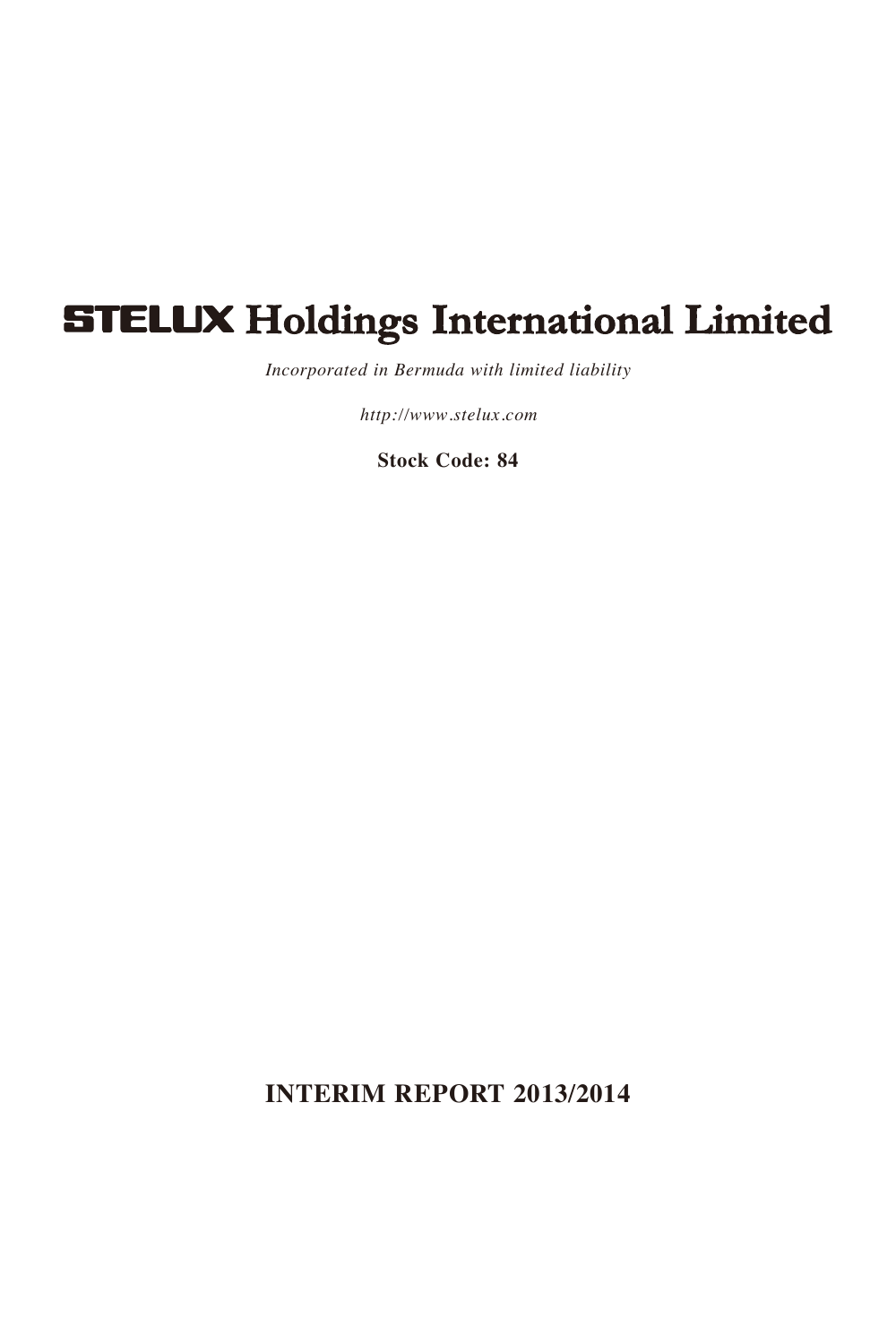"He who tills his land will be satisfied with bread, But he who follows frivolity is devoid of understanding."

Proverbs 12:11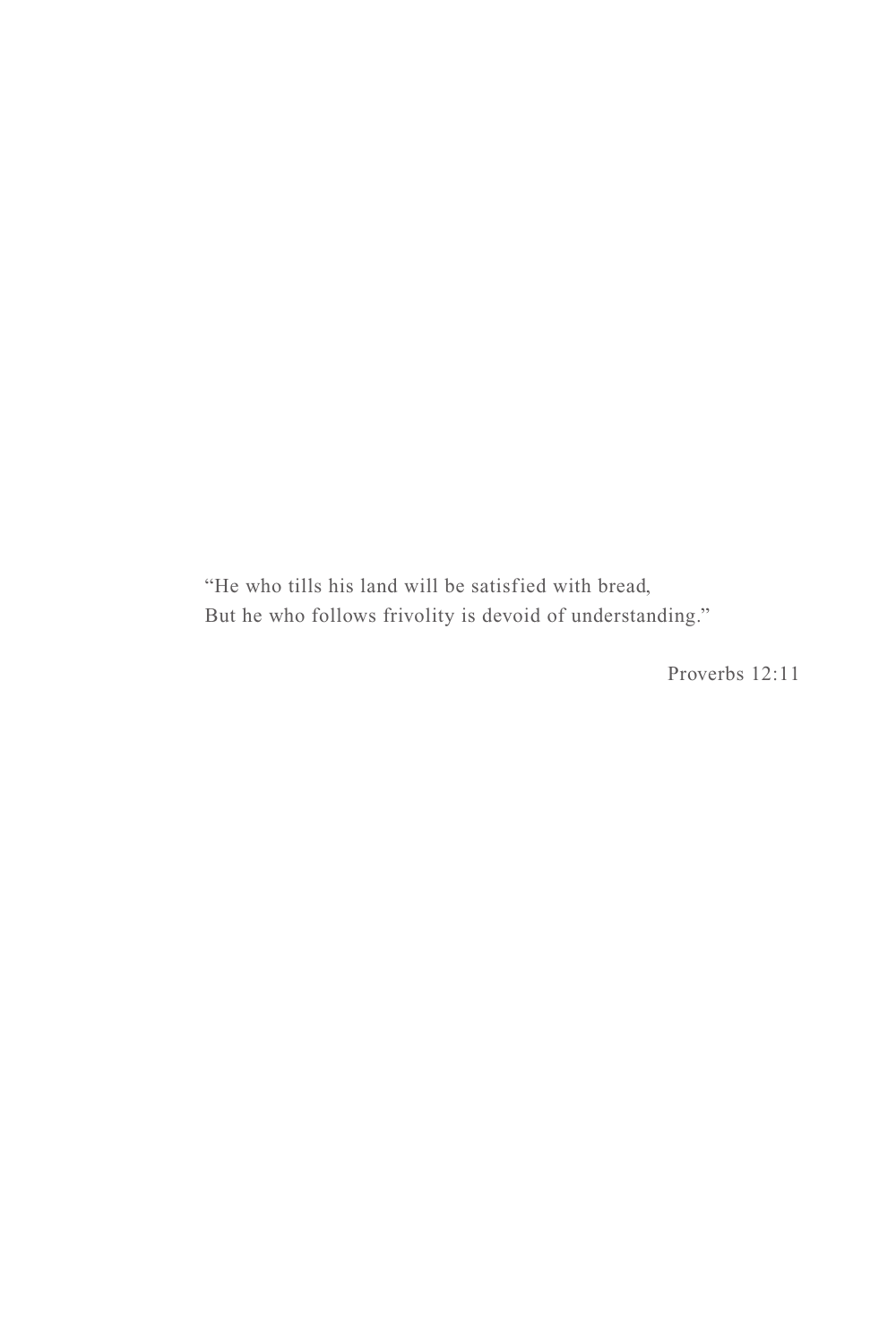## **INTERIM REPORT FOR THE SIX MONTHS ENDED 30TH SEPTEMBER 2013**

The directors of Stelux Holdings International Limited (the "Company") are pleased to report the interim results and financial information of the Company and its subsidiaries (collectively the "Group") for the six months ended 30th September 2013. The condensed consolidated results of the Group for the six months ended 30th September 2013, the condensed consolidated balance sheet as at 30th September 2013, the condensed consolidated cash flow statement and the condensed consolidated statement of changes in equity of the Group for the six months ended 30th September 2013, all of which are unaudited, along with the relevant explanatory notes, are set out below.

## **CONDENSED CONSOLIDATED INCOME STATEMENT FOR THE SIX MONTHS ENDED 30TH SEPTEMBER 2013**

|                                                                                    |                | Unaudited<br>Six months ended<br>30th September |                         |  |
|------------------------------------------------------------------------------------|----------------|-------------------------------------------------|-------------------------|--|
|                                                                                    | <b>Note</b>    | 2013<br><b>HKS'000</b>                          | 2012<br>HK\$'000        |  |
| Revenues<br>Cost of sales                                                          | 4, 5           | 1,894,546<br>(727, 966)                         | 1,740,914<br>(663, 728) |  |
| Gross profit                                                                       |                | 1,166,580                                       | 1,077,186               |  |
| Other (losses)/gains, net                                                          | 6              | (4,235)                                         | 22,304                  |  |
| Other income                                                                       | $\overline{7}$ | 13,254                                          | 10,540                  |  |
| Selling expenses                                                                   |                | (819, 418)                                      | (762, 486)              |  |
| General and administrative expenses                                                |                | (192, 767)                                      | (161, 402)              |  |
| Other operating expenses                                                           |                | (12, 021)                                       | (21,099)                |  |
| Operating profit                                                                   |                | 151,393                                         | 165,043                 |  |
| Finance costs                                                                      |                | (17,067)                                        | (5, 734)                |  |
| Share of post-tax profits of associate                                             |                | 244                                             |                         |  |
| Profit before income tax                                                           | 8              | 134,570                                         | 159,309                 |  |
| Income tax expense                                                                 | $\overline{Q}$ | (29, 613)                                       | (34, 381)               |  |
| Profit for the period                                                              |                | 104,957                                         | 124,928                 |  |
| Attributable to:                                                                   |                |                                                 |                         |  |
| Equity holders of the Company                                                      |                | 104,706                                         | 124,587                 |  |
| Non-controlling interests                                                          |                | 251                                             | 341                     |  |
|                                                                                    |                | 104,957                                         | 124,928                 |  |
| Dividends                                                                          | 10             | 37,673                                          | 37,673                  |  |
|                                                                                    |                | HK cents                                        | HK cents                |  |
| Earnings per share for profit attributable to<br>the equity holders of the Company | 11             |                                                 |                         |  |
| - Basic                                                                            |                | 10.01                                           | 11.91                   |  |
| $-$ Diluted                                                                        |                | 9.40                                            | 11.91                   |  |
|                                                                                    |                |                                                 |                         |  |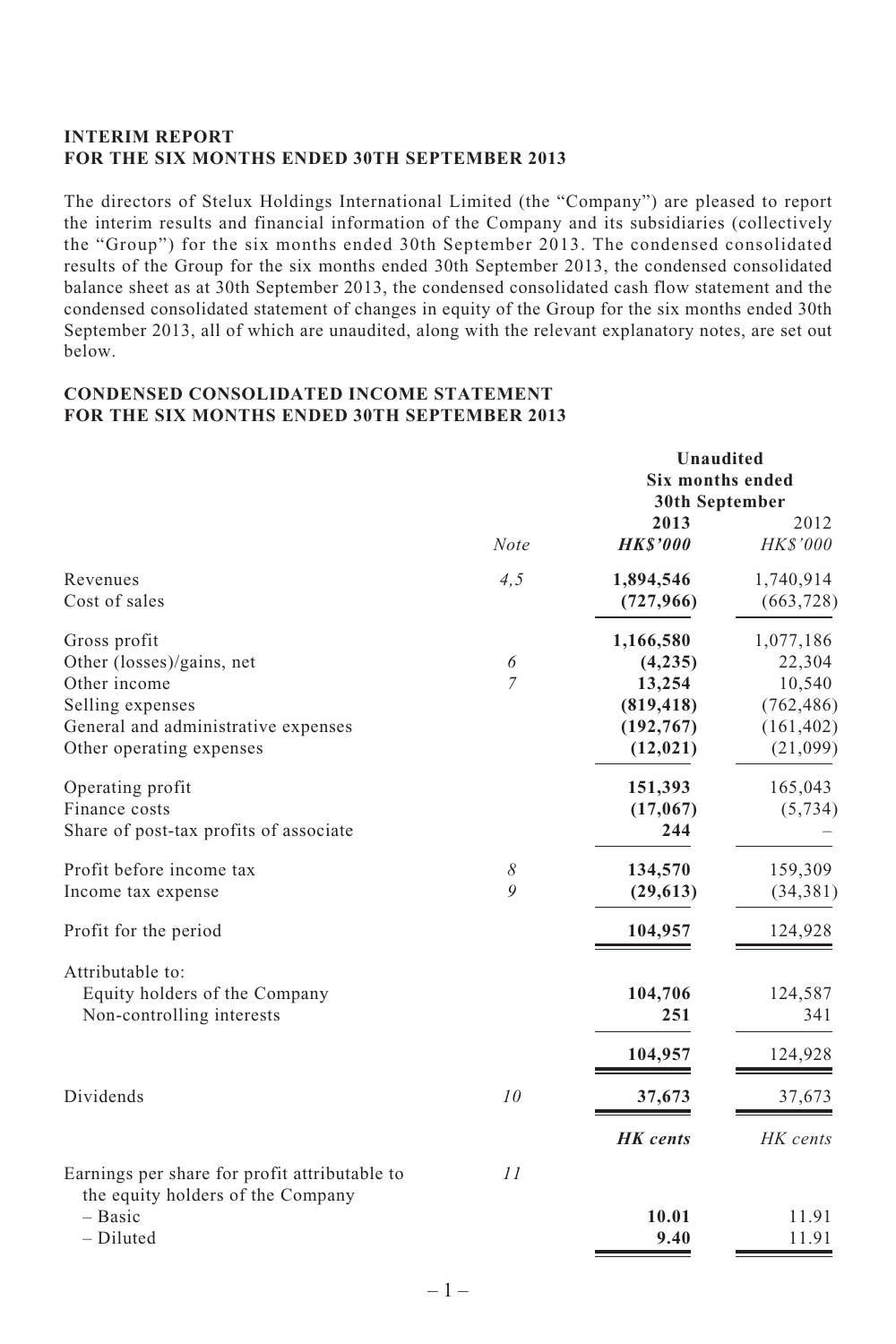# **CONDENSED CONSOLIDATED STATEMENT OF COMPREHENSIVE INCOME FOR THE SIX MONTHS ENDED 30TH SEPTEMBER 2013**

|                                                                                               | Unaudited                          |                |  |
|-----------------------------------------------------------------------------------------------|------------------------------------|----------------|--|
|                                                                                               | Six months ended<br>30th September |                |  |
|                                                                                               |                                    |                |  |
|                                                                                               | 2013                               | 2012           |  |
|                                                                                               | <b>HKS'000</b>                     | <b>HKS'000</b> |  |
| Profit for the period                                                                         | 104,957                            | 124,928        |  |
| Other comprehensive income:<br>Items that may be reclassified subsequently to profit or loss: |                                    |                |  |
| Exchange differences                                                                          | (22, 329)                          | 8,564          |  |
| Other comprehensive income for the period, net of tax                                         | (22, 329)                          | 8,564          |  |
| Total comprehensive income for the period                                                     | 82,628                             | 133,492        |  |
| Attributable to:                                                                              |                                    |                |  |
| Equity holders of the Company                                                                 | 82,873                             | 133,083        |  |
| Non-controlling interests                                                                     | (245)                              | 409            |  |
| Total comprehensive income for the period                                                     | 82,628                             | 133,492        |  |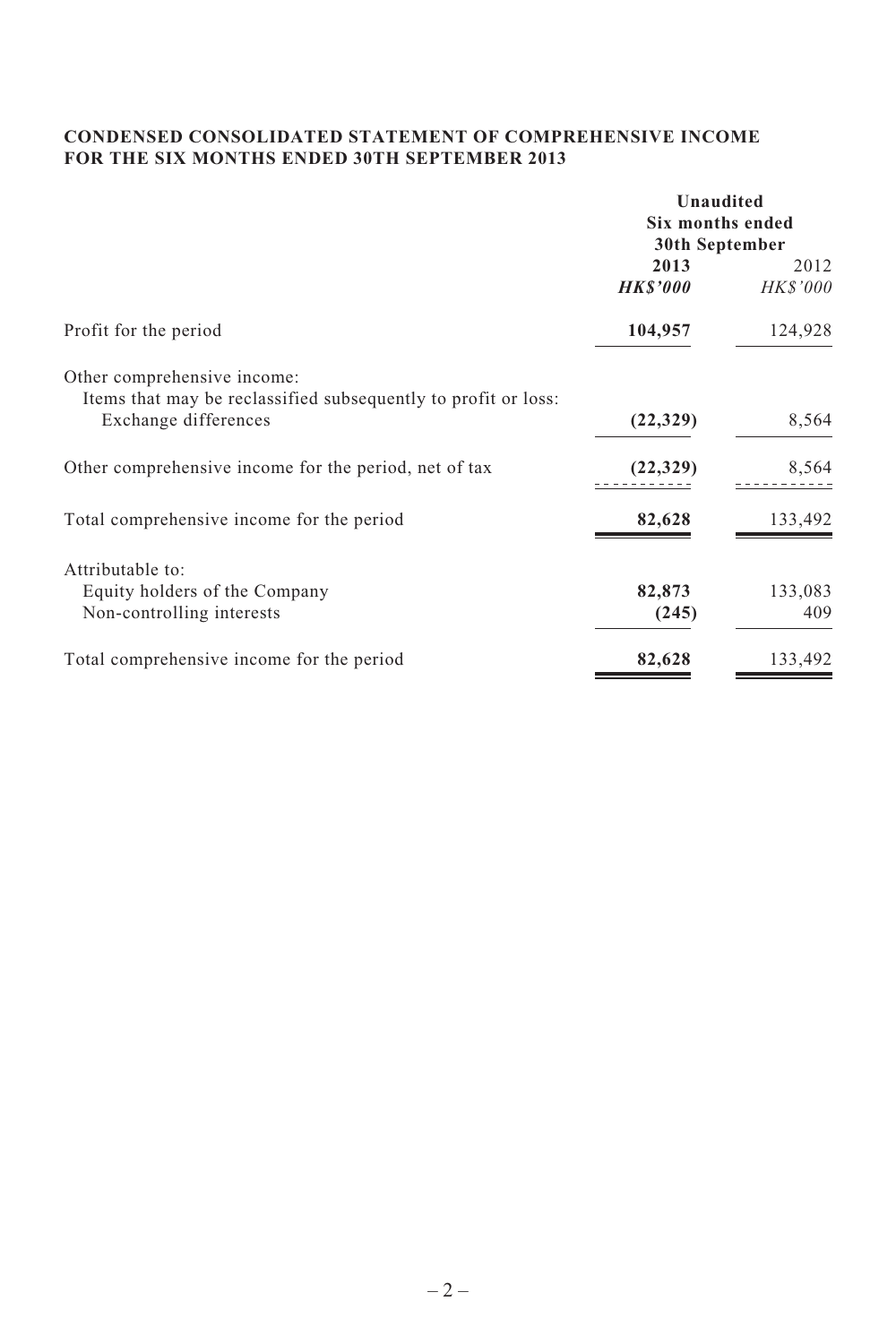# **CONDENSED CONSOLIDATED BALANCE SHEET AS AT 30TH SEPTEMBER 2013**

|                                       |      | Unaudited<br>30th September | 31st March |
|---------------------------------------|------|-----------------------------|------------|
|                                       |      | 2013                        | 2013       |
|                                       | Note | <b>HK\$'000</b>             | HK\$'000   |
| <b>ASSETS</b>                         |      |                             |            |
| Non-current assets                    |      |                             |            |
| Property, plant and equipment         | 12   | 507,571                     | 511,416    |
| Prepayment of lease premium           | 12   | 52,733                      | 60,079     |
| Intangible assets                     | 12   | 62,911                      | 60,497     |
| Investment in associate               | 13   | 51,452                      |            |
| Deferred tax assets                   |      | 60,430                      | 60,416     |
| Available-for-sale financial assets   |      | 15,617                      | 15,617     |
| Debtors, deposits and prepayments     | 1.5  | 123,818                     | 183,580    |
|                                       |      | 874,532                     | 891,605    |
| Current assets                        |      |                             |            |
| Stocks                                | 14   | 1,158,437                   | 1,167,029  |
| Debtors, deposits and prepayments     | 15   | 433,816                     | 314,565    |
| Bank balances and cash                |      | 453,611                     | 388,330    |
|                                       |      | 2,045,864                   | 1,869,924  |
| Total assets                          |      | 2,920,396                   | 2,761,529  |
| <b>EQUITY</b>                         |      |                             |            |
| Capital and reserves attributable to  |      |                             |            |
| the equity holders of the Company     |      |                             |            |
| Share capital                         | 16   | 104,647                     | 104,647    |
| Reserves                              |      | 1,336,498                   | 1,292,345  |
|                                       |      |                             |            |
| Shareholders' funds                   |      | 1,441,145                   | 1,396,992  |
| Non-controlling interests             |      | 7,934                       | 8,179      |
| Total equity                          |      | 1,449,079                   | 1,405,171  |
| <b>LIABILITIES</b>                    |      |                             |            |
| Non-current liabilities               |      |                             |            |
| Deferred tax liabilities              |      | 2,343                       | 2,337      |
| Borrowings                            | 18   | 129,172                     | 143,364    |
| Convertible bonds                     | 19   | 322,348                     | 316,419    |
|                                       |      | 453,863                     | 462,120    |
| Current liabilities                   |      |                             |            |
| Creditors and accruals                | 17   | 623,089                     | 518,147    |
| Income tax payable                    |      | 38,494                      | 24,811     |
| <b>Borrowings</b>                     | 18   | 355,871                     | 351,280    |
|                                       |      | 1,017,454                   | 894,238    |
| Total liabilities                     |      | 1,471,317                   | 1,356,358  |
| Total equity and liabilities          |      | 2,920,396                   | 2,761,529  |
| Net current assets                    |      | 1,028,410                   | 975,686    |
| Total assets less current liabilities |      | 1,902,942                   | 1,867,291  |
|                                       |      |                             |            |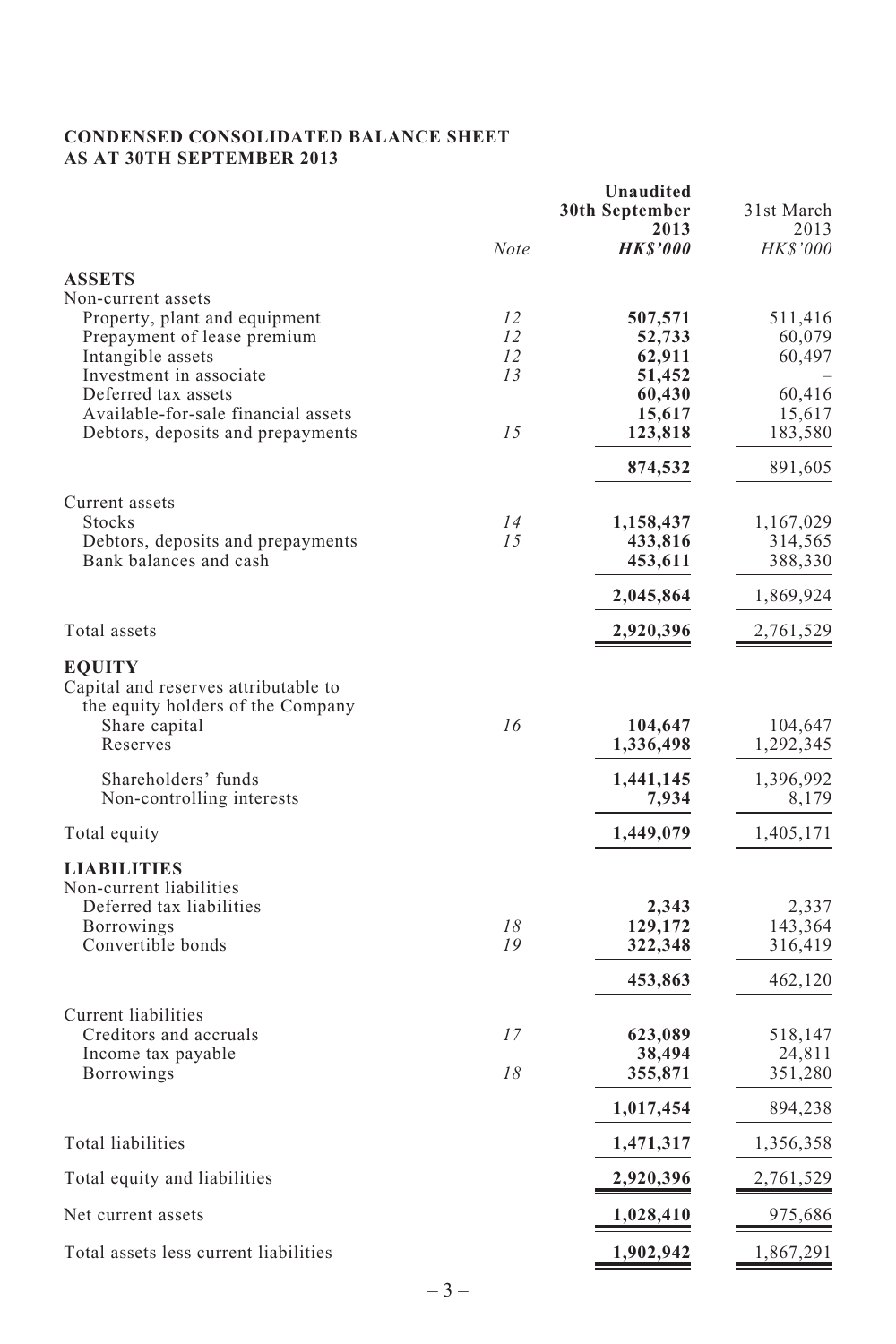## **CONDENSED CONSOLIDATED CASH FLOW STATEMENT FOR THE SIX MONTHS ENDED 30TH SEPTEMBER 2013**

| Unaudited        |                 |  |
|------------------|-----------------|--|
| Six months ended |                 |  |
| 30th September   |                 |  |
| 2013             | 2012            |  |
| <b>HKS'000</b>   | <b>HK\$'000</b> |  |
| 204,772          | 8,597           |  |
| (102, 583)       | (59, 297)       |  |
| (52, 850)        | 96,161          |  |
| 49,339           | 45,461          |  |
| 388,330          | 220,855         |  |
| 15,942           | 6,641           |  |
| 453,611          | 272,957         |  |
|                  |                 |  |
| 453,611          | 272,957         |  |
|                  |                 |  |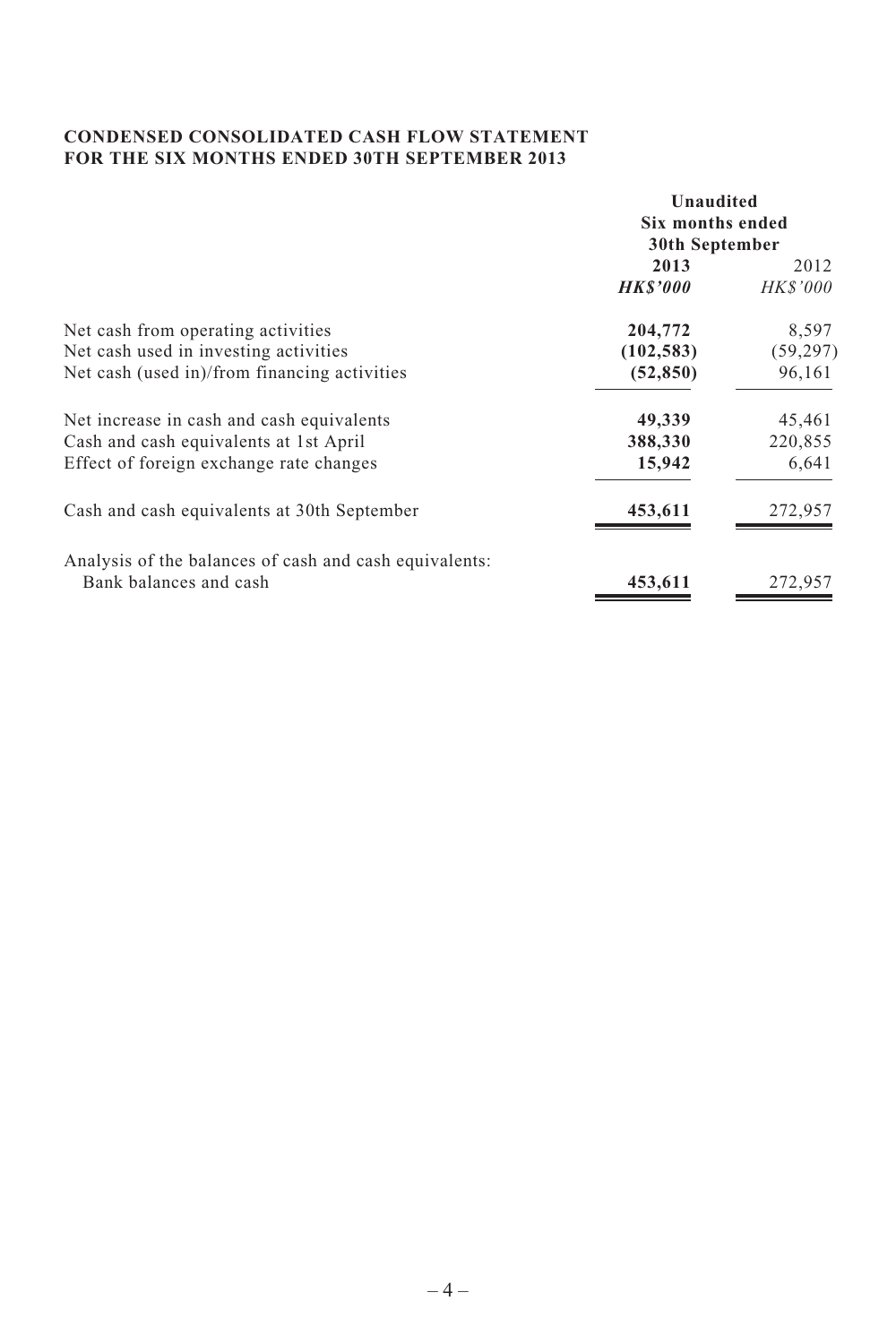# **CONDENSED CONSOLIDATED STATEMENT OF CHANGES IN EQUITY FOR THE SIX MONTHS ENDED 30TH SEPTEMBER 2013**

|                                                                           |                                               |                           |                                                 |                                 | Unaudited                    |                                  |                   |                                             |                             |
|---------------------------------------------------------------------------|-----------------------------------------------|---------------------------|-------------------------------------------------|---------------------------------|------------------------------|----------------------------------|-------------------|---------------------------------------------|-----------------------------|
|                                                                           | Attributable to equity holders of the Company |                           |                                                 |                                 |                              |                                  |                   |                                             |                             |
|                                                                           |                                               |                           |                                                 |                                 | Convertible                  |                                  |                   | Non-<br>controlling<br>interest<br>HK\$'000 |                             |
|                                                                           | <b>Share</b><br>capital<br>HK\$'000           | premium<br><b>HKS'000</b> | <b>Share Revaluation</b><br>reserve<br>HK\$'000 | Exchange<br>reserve<br>HK\$'000 | bonds<br>reserve<br>HK\$'000 | Retained<br>earnings<br>HK\$'000 | Total<br>HK\$'000 |                                             | Total<br>equity<br>HK\$'000 |
| At 1st April 2012                                                         | 95,134                                        | 1,977                     | 13,339                                          | 45,189                          |                              | 1,017,146                        | 1,172,785         | 8,656                                       | 1,181,441                   |
| Profit for the period<br>Other comprehensive income:                      |                                               |                           |                                                 |                                 |                              | 124,587                          | 124,587           | 341                                         | 124,928                     |
| Exchange differences                                                      |                                               |                           |                                                 | 8,496                           |                              |                                  | 8,496             | 68                                          | 8,564                       |
| Total comprehensive income<br>for the period ended<br>30th September 2012 |                                               |                           |                                                 | 8,496                           |                              | 124,587                          | 133,083           | 409                                         | 133,492                     |
| Bonus issue                                                               | 9,513                                         |                           |                                                 |                                 |                              | (9, 513)                         |                   |                                             |                             |
| Dividends paid                                                            |                                               |                           |                                                 |                                 |                              | (52, 324)                        | (52, 324)         | (179)                                       | (52, 503)                   |
| At 30th September 2012                                                    | 104,647                                       | 1,977                     | 13,339                                          | 53,685                          |                              | 1,079,896                        | 1,253,544         | 8,886                                       | 1,262,430                   |
| At 1st April 2013                                                         | 104,647                                       | 1,977                     | 13,366                                          | 48,928                          | 77,090                       | 1,150,984                        | 1,396,992         | 8,179                                       | 1,405,171                   |
| Profit for the period                                                     |                                               |                           |                                                 |                                 |                              | 104,706                          | 104,706           | 251                                         | 104,957                     |
| Other comprehensive income:<br><b>Exchange differences</b>                |                                               |                           |                                                 | (21, 833)                       |                              |                                  | (21, 833)         | (496)                                       | (22, 329)                   |
| Total comprehensive income<br>for the period ended                        |                                               |                           |                                                 |                                 |                              |                                  |                   |                                             |                             |
| 30th September 2013                                                       |                                               |                           |                                                 | (21, 833)                       |                              | 104,706                          | 82,873            | (245)                                       | 82,628                      |
| Dividends paid                                                            |                                               |                           |                                                 |                                 |                              | (38, 720)                        | (38, 720)         |                                             | (38, 720)                   |
| At 30th September 2013                                                    | 104,647                                       | 1,977                     | 13,366                                          | 27,095                          | 77,090                       | 1,216,970                        | 1,441,145         | 7,934                                       | 1,449,079                   |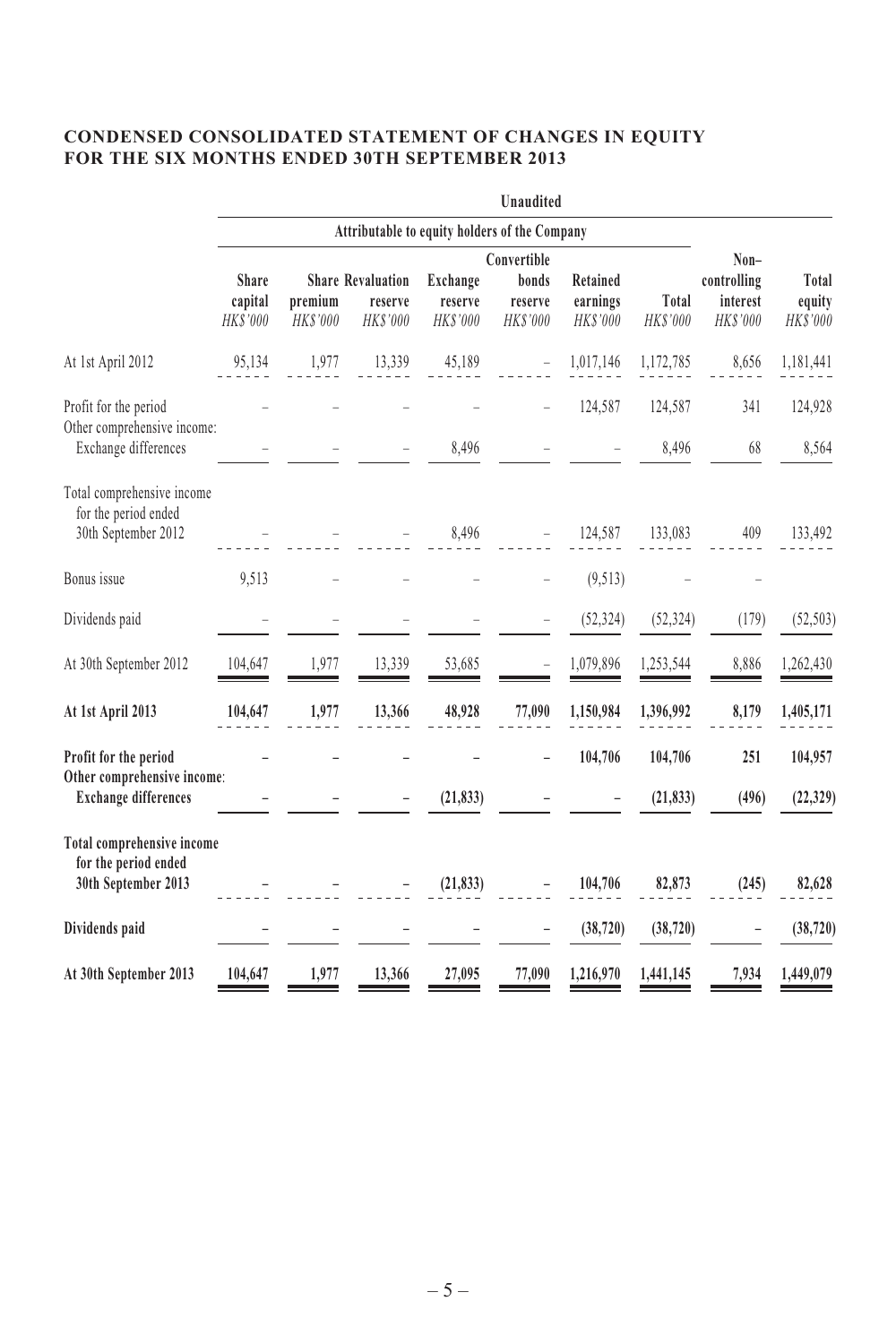# **NOTES TO CONDENSED INTERIM CONSOLIDATED FINANCIAL INFORMATION**

#### **1. BASIS OF PREPARATION**

These unaudited condensed interim consolidated financial information have been prepared in accordance with Hong Kong Accounting Standard ("HKAS") 34 "Interim Financial Reporting" issued by the Hong Kong Institute of Certified Public Accountants ("HKICPA"), and the applicable requirements of Appendix 16 of the Rules Governing the Listing of Securities on The Stock Exchange of Hong Kong Limited (the "Stock Exchange").

The condensed interim consolidated financial information should be read in conjunction with the 2013 annual financial statements, which have been prepared in accordance with HKFRS.

Except as mentioned below, the accounting policies and methods of computation used in the preparation of these condensed interim consolidated financial information are consistent with those used in the annual financial statements for the year ended 31st March 2013.

The following amendments to standards and interpretations are mandatory for accounting periods beginning on or after 1st April 2013. The adoption of these amendments to standards and interpretations does not have any significant impact to the results and financial position of the Group.

| HKFRS 1 (Amendment)      | Government loans                                                     |
|--------------------------|----------------------------------------------------------------------|
| HKFRS 7 (Amendment)      | Financial instruments: Disclosures – Offsetting financial assets and |
|                          | financial liabilities                                                |
| <b>HKFRS 10</b>          | Consolidated financial statements                                    |
| HKFRS 11                 | Joint arrangements                                                   |
| HKFRS 12                 | Disclosures of interests in other entities                           |
| <b>HKFRS 13</b>          | Fair value measurement                                               |
| HKFRS 10, HKFRS 11       | Consolidated financial statements, Joint arrangements and            |
| and HKFRS 12 (Amendment) | Disclosure of interests in other entities: Transition Guidance       |
| HKAS 1 (Amendment)       | Presentation of financial statements                                 |
| HKAS 19 (2011)           | Employee benefits                                                    |
| HKAS 27 (2011)           | Separate financial statements                                        |
| HKAS 28 (2011)           | Investments in associates and joint ventures                         |
| HK(IFRIC) – Int 20       | Stripping costs in the production phase of a surface mine            |
|                          |                                                                      |

The Group has not early adopted any new standards, amendments to standards and interpretations of HKFRS which have been issued but not yet effective for the financial year ending 31st March 2014.

Taxes on income in the interim periods are accrued using the tax rate that would be applicable to expected total annual earnings.

#### **2. ESTIMATES**

The preparation of interim financial information requires management to make judgements, estimates and assumptions that affect the application of accounting policies and the reported amounts of assets and liabilities, income and expense. Actual results may differ from these estimates.

In preparing these condensed interim consolidated financial information, the significant judgements made by management in applying the Group's accounting policies and the key sources of estimation uncertainty were the same as those that applied to the consolidated financial statements for the year ended 31st March 2013.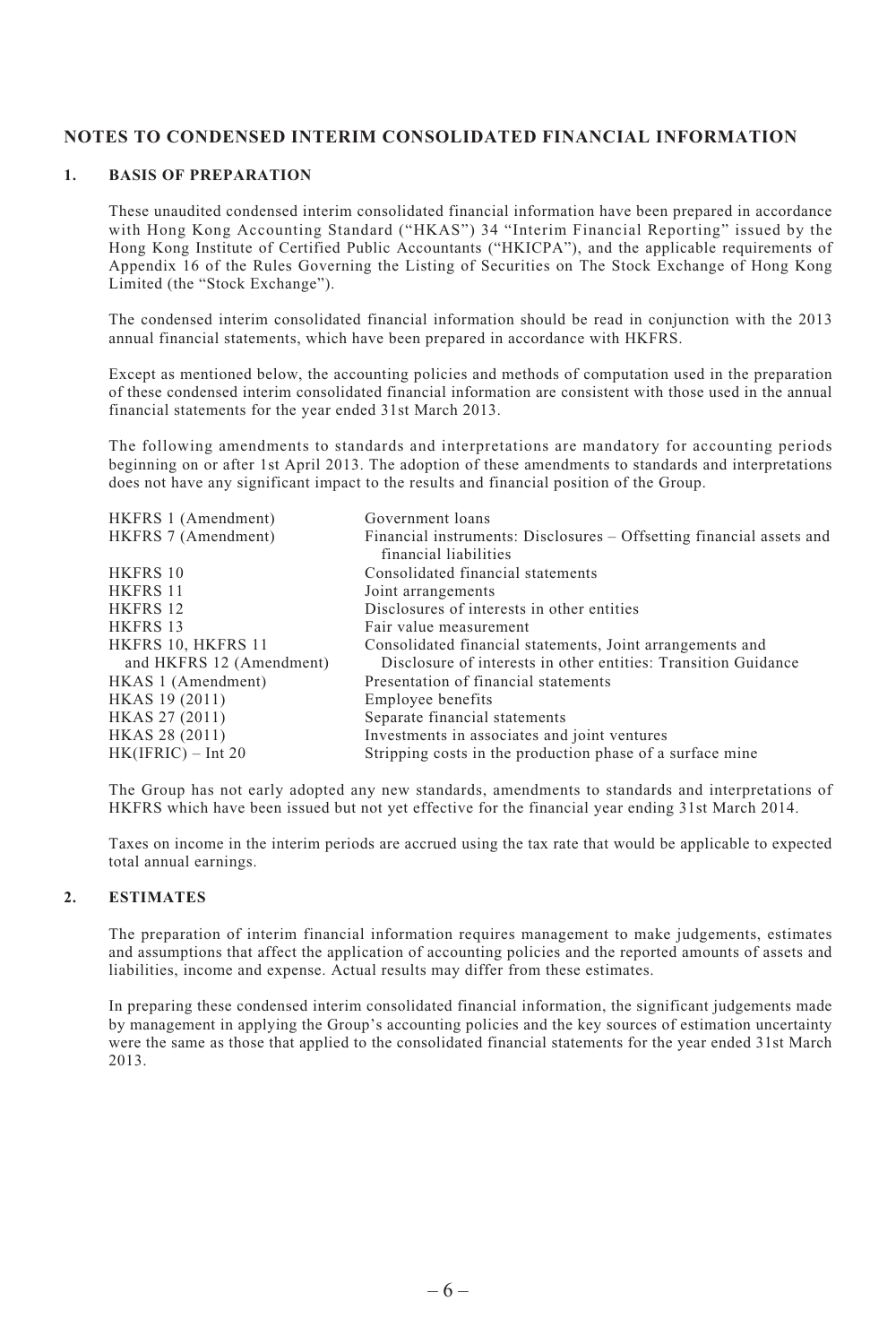#### **3. FINANCIAL RISK MANAGEMENT**

#### **3.1 Financial risk factors**

The Group's activities expose it to a variety of financial risks: foreign exchange risk, interest rate risk, credit risk and liquidity risk.

The condensed interim consolidated financial information do not include all financial risk management information and disclosures required in the annual financial statements, and should be read in conjunction with the Group's annual financial statements as at 31st March 2013.

There have been no changes in the risk management policies since year end.

#### **3.2 Fair value estimation**

The Group's financial instruments carried at fair value is analysed by valuation method. The different levels have been defined as follows:

- Quoted prices (unadjusted) in active markets for identical assets or liabilities (level 1).
- Inputs other than quoted prices included within level 1 that are observable for the asset or liability, either directly (that is, as prices) or indirectly (that is, derived from prices) (level 2).
- Inputs for the asset or liability that are not based on observable market data (that is, unobservable inputs) (level 3).

The Group's available-for-sale financial assets and liability components of convertible bonds are measured at fair value and are classified as level 3.

There were no movements in the available-for-sale financial assets during the period.

There was no transfer of financial instruments into or out of level 3 during the period.

The Group's level 3 instruments are determined by using valuation techniques including discount cash flow analysis, with reference to inputs such as dividend stream, discount rates and other specific input relevant to those particular financial instruments.

There were no changes in valuation techniques during the period.

#### **3.3 Group's valuation process**

The Group's finance department reviews the valuations of the Group's financial instruments that are stated at fair value for financial reporting purposes, including level 3 fair values. These valuation results are then reported to the chief financial officer and group senior management for discussions in relation to the valuation processes and the reasonableness of the valuation results.

#### **3.4 Fair value of financial assets and liabilities measured at amortised cost**

The carrying amounts of the Group's financial assets including cash and cash equivalents, deposits in approved financial institutions and debtors and financial liabilities including creditors and shortterm borrowings, approximate their fair values due to their short maturities.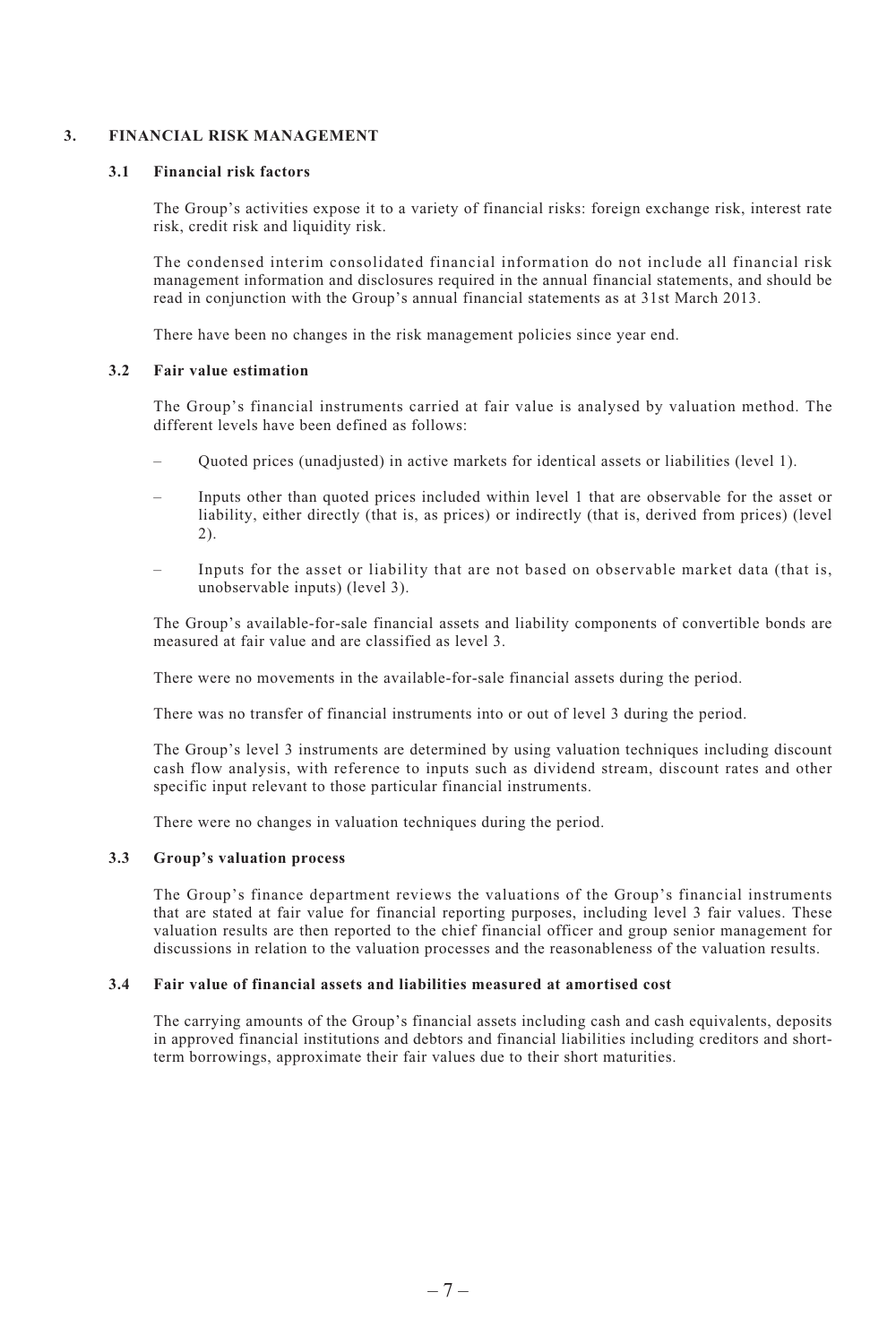#### **4. SEGMENT INFORMATION**

The chief operating decision-makers have been identified as the executive directors. The executive directors review the Group's financial information mainly from product and geographical perspective. From a geographical perspective, management assesses the performance of watch and optical operations in Hong Kong, Macau and Mainland China and the rest of Asia.

Sales between operating segments are carried out on terms equivalent to those prevailing in arm's length transactions. The executive directors assess the performance of the operating segments based on a measure of adjusted earnings before interest and tax (EBIT). This measurement basis excludes unallocated income and net corporate expenses.

|                                                                                    | Six months ended 30th September 2013                           |                                   |                                                                |                                   |                                        |                                    |                                  |
|------------------------------------------------------------------------------------|----------------------------------------------------------------|-----------------------------------|----------------------------------------------------------------|-----------------------------------|----------------------------------------|------------------------------------|----------------------------------|
|                                                                                    | Watch retail                                                   |                                   |                                                                | Optical retail                    |                                        |                                    |                                  |
|                                                                                    | Hong Kong,<br>Macau and<br>Mainland<br>China<br><b>HKS'000</b> | Rest of<br>Asia<br><b>HKS'000</b> | Hong Kong,<br>Macau and<br>Mainland<br>China<br><b>HKS'000</b> | Rest of<br>Asia<br><b>HKS'000</b> | Wholesale<br>trading<br><b>HKS'000</b> | Other<br>segment<br><b>HKS'000</b> | Group<br>Total<br><b>HKS'000</b> |
| <b>Revenues</b>                                                                    |                                                                |                                   |                                                                |                                   |                                        |                                    |                                  |
| Gross segment<br>Inter-segment                                                     | 792,924                                                        | 233,216                           | 489,337                                                        | 153,748                           | 405,058<br>(179, 737)                  | 8,459<br>(8, 459)                  | 2,082,742<br>(188, 196)          |
|                                                                                    | 792,924                                                        | 233,216                           | 489,337                                                        | 153,748                           | 225,321                                |                                    | 1,894,546                        |
| <b>Segment results</b>                                                             | 121,056                                                        | (10, 157)                         | 21,288                                                         | 4,327                             | 52,078                                 | (2,683)                            | 185,909                          |
| <b>Unallocated</b> income<br>Net corporate expenses                                |                                                                |                                   |                                                                |                                   |                                        |                                    | (34, 516)                        |
| Operating profit<br><b>Finance costs</b><br>Share of post-tax profits of associate |                                                                |                                   |                                                                |                                   |                                        |                                    | 151,393<br>(17,067)<br>244       |
| Profit before income tax<br>Income tax expense                                     |                                                                |                                   |                                                                |                                   |                                        |                                    | 134,570<br>(29, 613)             |
| Profit after income tax                                                            |                                                                |                                   |                                                                |                                   |                                        |                                    | 104,957                          |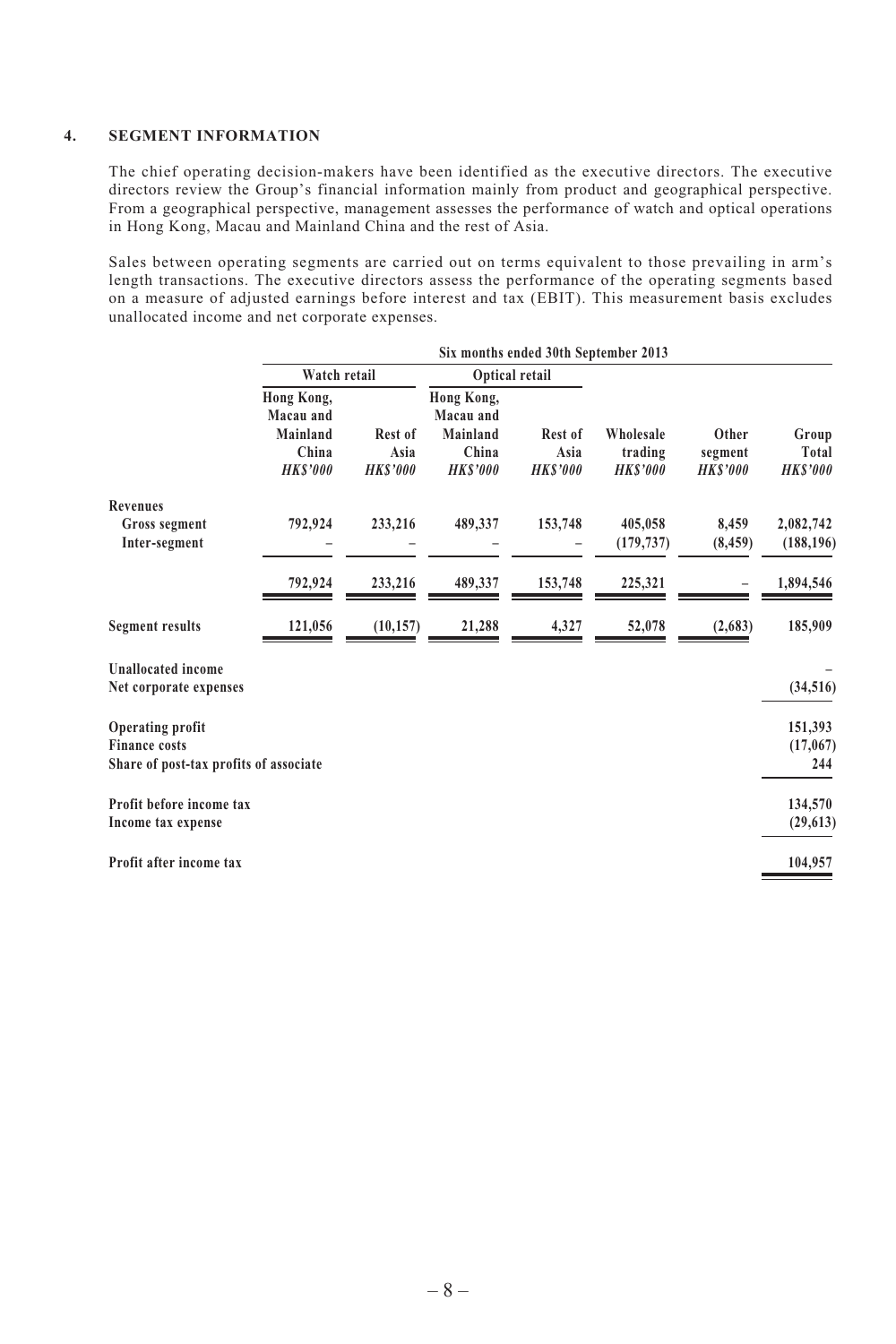## **4. SEGMENT INFORMATION (Continued)**

|                                                | Six months ended 30th September 2012                     |                             |                                                          |                             |                                  |                                     |                            |
|------------------------------------------------|----------------------------------------------------------|-----------------------------|----------------------------------------------------------|-----------------------------|----------------------------------|-------------------------------------|----------------------------|
|                                                | Watch retail                                             |                             | Optical retail                                           |                             |                                  |                                     |                            |
|                                                | Hong Kong,<br>Macau and<br>Mainland<br>China<br>HK\$'000 | Rest of<br>Asia<br>HK\$'000 | Hong Kong,<br>Macau and<br>Mainland<br>China<br>HK\$'000 | Rest of<br>Asia<br>HK\$'000 | Wholesale<br>trading<br>HK\$'000 | Other<br>segment<br><b>HK\$'000</b> | Group<br>Total<br>HK\$'000 |
| Revenues<br>Gross segment<br>Inter-segment     | 676,550                                                  | 253,820                     | 438,939                                                  | 154,298                     | 437,554<br>(221, 027)            | 8,049<br>(7,269)                    | 1,969,210<br>(228, 296)    |
|                                                | 676,550                                                  | 253,820                     | 438,939                                                  | 154,298                     | 216,527                          | 780                                 | 1,740,914                  |
| Segment results                                | 87,906                                                   | 1,991                       | 26,957                                                   | 10,929                      | 57,442                           | 15,654                              | 200,879                    |
| Unallocated income<br>Net corporate expenses   |                                                          |                             |                                                          |                             |                                  |                                     | 13<br>(35, 849)            |
| Operating profit<br>Finance costs              |                                                          |                             |                                                          |                             |                                  |                                     | 165,043<br>(5, 734)        |
| Profit before income tax<br>Income tax expense |                                                          |                             |                                                          |                             |                                  |                                     | 159,309<br>(34, 381)       |
| Profit after income tax                        |                                                          |                             |                                                          |                             |                                  |                                     | 124,928                    |

There has been no material changes in total assets and total liabilities from the amount disclosed in the last annual financial statements.

# **5. REVENUES**

|                                       |                | Six months ended<br>30th September |
|---------------------------------------|----------------|------------------------------------|
|                                       | 2013           | 2012                               |
|                                       | <b>HKS'000</b> | <b>HKS'000</b>                     |
| Turnover                              | 1,894,546      | 1,740,134                          |
| Sales of goods<br>Gross rental income |                | 780                                |
|                                       | 1,894,546      | 1,740,914                          |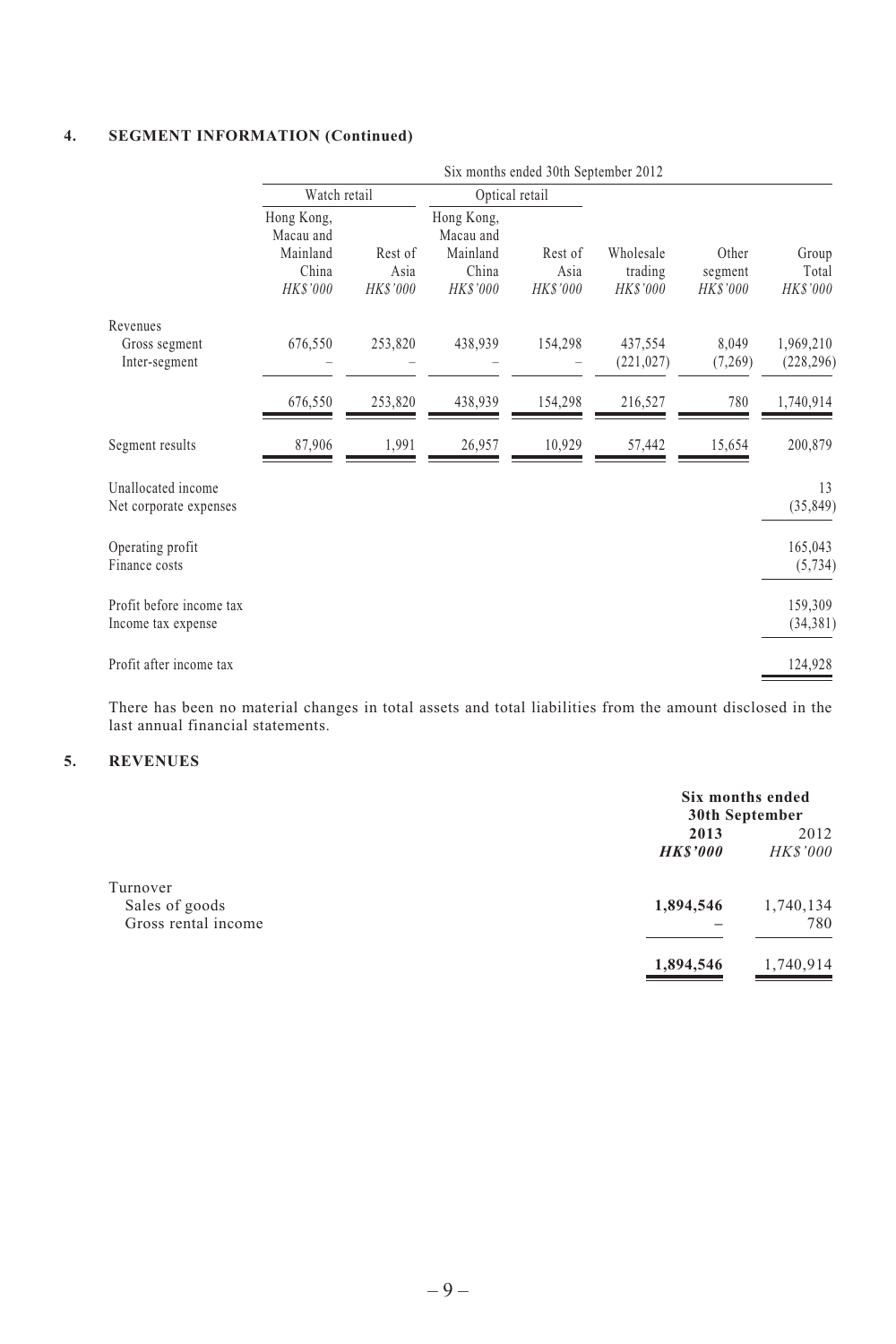# **6. OTHER (LOSSES)/GAINS, NET**

|                                                                                                     | Six months ended<br>30th September |                         |  |
|-----------------------------------------------------------------------------------------------------|------------------------------------|-------------------------|--|
|                                                                                                     | 2013<br><b>HKS'000</b>             | 2012<br><i>HK\$'000</i> |  |
| Loss on disposal of property, plant and equipment, net<br>Fair value gain of an investment property | (855)                              | (713)<br>17,000         |  |
| Exchange $(\text{loss})/\text{gain}$ , net                                                          | (3,380)                            | 6,017                   |  |
|                                                                                                     | (4,235)                            | 22,304                  |  |

# **7. OTHER INCOME**

|                                | Six months ended<br>30th September |                 |  |
|--------------------------------|------------------------------------|-----------------|--|
|                                | 2013                               |                 |  |
|                                | <b>HKS'000</b>                     | <b>HK\$'000</b> |  |
| Building management fee income | 1,170                              | 1,071           |  |
| Interest income                | 460                                | 280             |  |
| Sundries                       | 11,624                             | 9,189           |  |
|                                | 13,254                             | 10,540          |  |

# **8. EXPENSES BY NATURE**

Expenses included in arriving at the profit before income tax are analysed as follows:

|                                               | Six months ended<br>30th September |                 |  |
|-----------------------------------------------|------------------------------------|-----------------|--|
|                                               | 2013                               | 2012            |  |
|                                               | <b>HKS'000</b>                     | <b>HK\$'000</b> |  |
| Depreciation of property, plant and equipment |                                    |                 |  |
| $-$ Owned                                     | 58,943                             | 54,366          |  |
| - Leased                                      | 140                                | 207             |  |
| Amortisation of prepayment of lease premium   | 3.671                              | 3.676           |  |
| Operating leases                              | 340,971                            | 300.914         |  |
| Provision for stocks                          | 1.610                              | 10.089          |  |
| Donation                                      | 5.000                              | 5,000           |  |
| Employee benefit expense                      | 337,084                            | 311,337         |  |
|                                               |                                    |                 |  |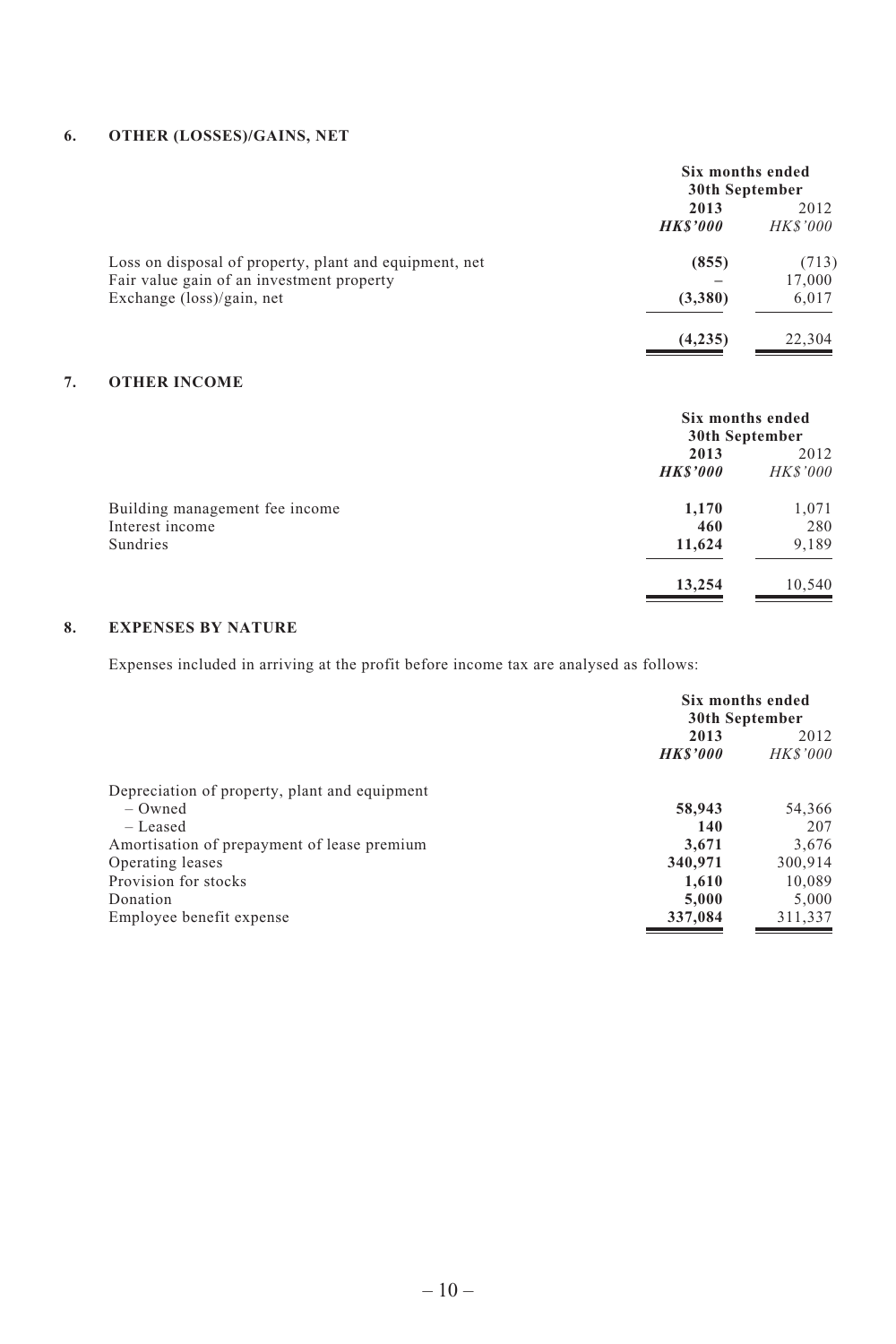#### **9. INCOME TAX EXPENSE**

Hong Kong profits tax has been provided at the rate of 16.5% on the estimated assessable profits for the six months ended 30th September 2013 (2012: 16.5%) less relief for available tax losses. Taxation on overseas profits has been calculated on the estimated assessable profits for the six months ended 30th September 2013 at the rates of taxation prevailing in the territories in which the Group operates.

The amount of income tax charged to the consolidated income statement represents:

|                                           | Six months ended<br>30th September |                        |
|-------------------------------------------|------------------------------------|------------------------|
|                                           | 2013<br><b>HKS'000</b>             | 2012<br><b>HKS'000</b> |
| Current income tax                        |                                    |                        |
| Hong Kong profits tax                     | 19,355                             | 20,600                 |
| Overseas profits tax                      | 10,878                             | 12.161                 |
| Over provisions in respect of prior years | (367)                              | (287)                  |
|                                           | 29,866                             | 32,474                 |
| Deferred income tax                       | (253)                              | 1,907                  |
| Income tax expense                        | 29,613                             | 34,381                 |

#### **10. DIVIDENDS**

|                                                                      | Six months ended<br>30th September |                        |
|----------------------------------------------------------------------|------------------------------------|------------------------|
|                                                                      | 2013<br><b>HKS'000</b>             | 2012<br><b>HKS'000</b> |
| Interim, declared, of HK\$0.036 (2012: HK\$0.036) per ordinary share | 37,673                             | 37.673                 |

At a meeting held on 28th November 2013, the directors declared an interim dividend of HK\$0.036 per ordinary share. This dividend is not recognized as a liability at the balance sheet date but will be reflected as an appropriation of retained earnings for the year ending 31st March 2014.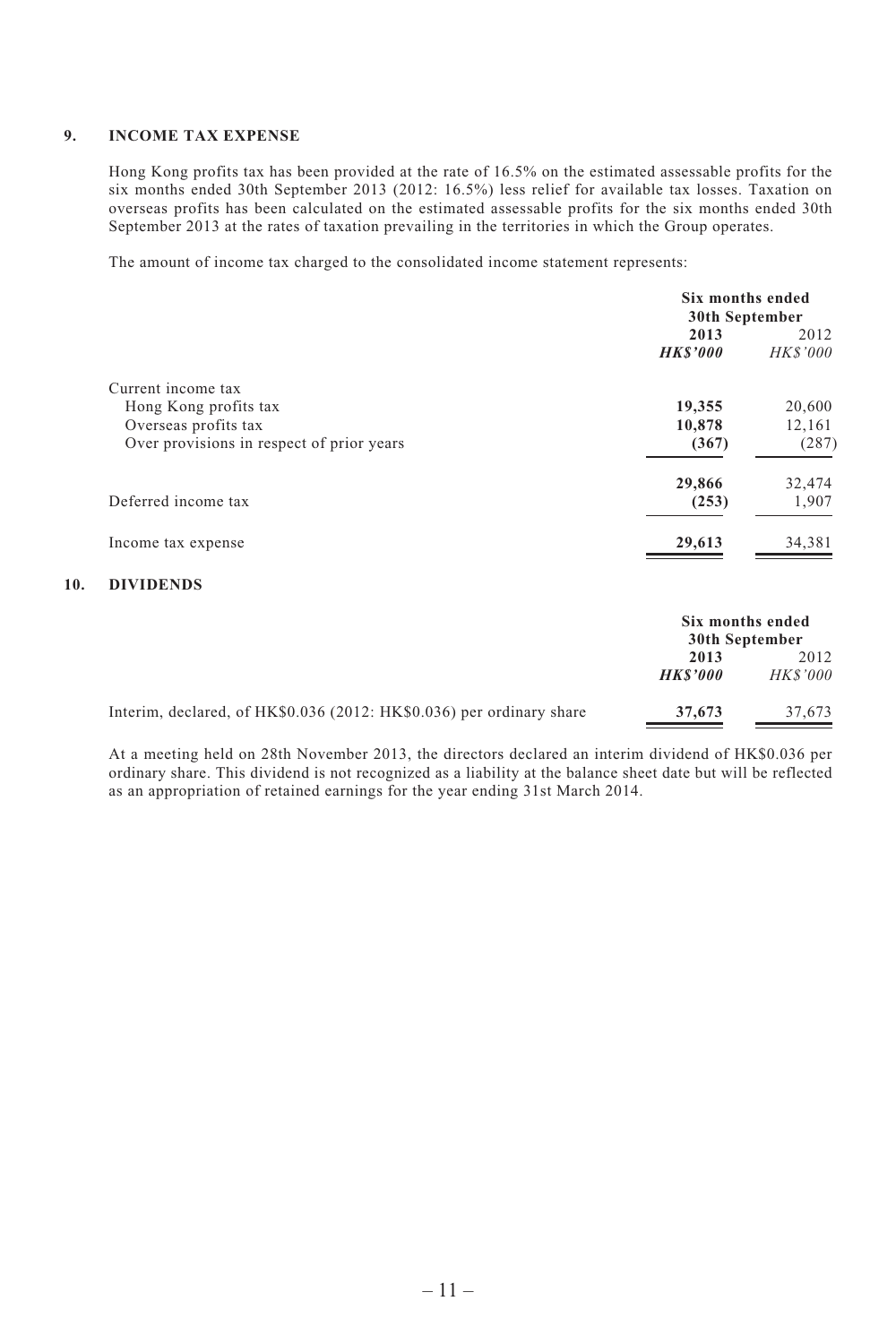## **11. EARNINGS PER SHARE**

#### **Basic**

Basic earnings per share is calculated by dividing the profit attributable to equity holders of the Company by the weighted average number of ordinary shares in issue during the period.

|                                                                 | Six months ended<br>30th September |           |
|-----------------------------------------------------------------|------------------------------------|-----------|
|                                                                 | 2013                               | 2012      |
| Weighted average number of ordinary shares in issue (thousands) | 1,046,474                          | 1,046,474 |
| Profit attributable to equity holders of the Company (HK\$'000) | 104.706                            | 124,587   |
| Basic earnings per share (HK cents)                             | 10.01                              | 11.91     |

#### **Diluted**

Diluted earnings per share is calculated by adjusting the weighted average number of ordinary shares outstanding to assume conversion of all dilutive potential ordinary shares. The Group's dilutive potential ordinary shares in existence represent convertible bonds. The convertible bonds are assumed to have been converted into ordinary shares, and the net profit is adjusted to eliminate the expense relating to the convertible bonds less the tax effect.

|                                                                                                                                                    | Six months ended<br>30th September |           |
|----------------------------------------------------------------------------------------------------------------------------------------------------|------------------------------------|-----------|
|                                                                                                                                                    | 2013                               | 2012      |
| Number of ordinary shares in issue throughout the year (thousands)<br>Effect of conversion of convertible bonds (thousands)                        | 1,046,474<br>190,268               | 1,046,474 |
| Weighted average number of ordinary shares adjusted for<br>effect of dilution (thousands)                                                          | 1,236,742                          | 1,046,474 |
| Profit attributable to equity holders of the Company (HK\$'000)<br>Borrowing cost on convertible bonds (HK\$'000)<br>Tax relief thereon (HK\$'000) | 104,706<br>12,579<br>(1,071)       | 124.587   |
| Adjusted profit attributable to equity holders of the Company (HK\$'000)                                                                           | 116,214                            | 124,587   |
| Diluted earnings per share (HK cents)                                                                                                              | 9.40                               | 11.91     |

There were no dilutive potential ordinary shares in existence during the six months ended 30th September 2012.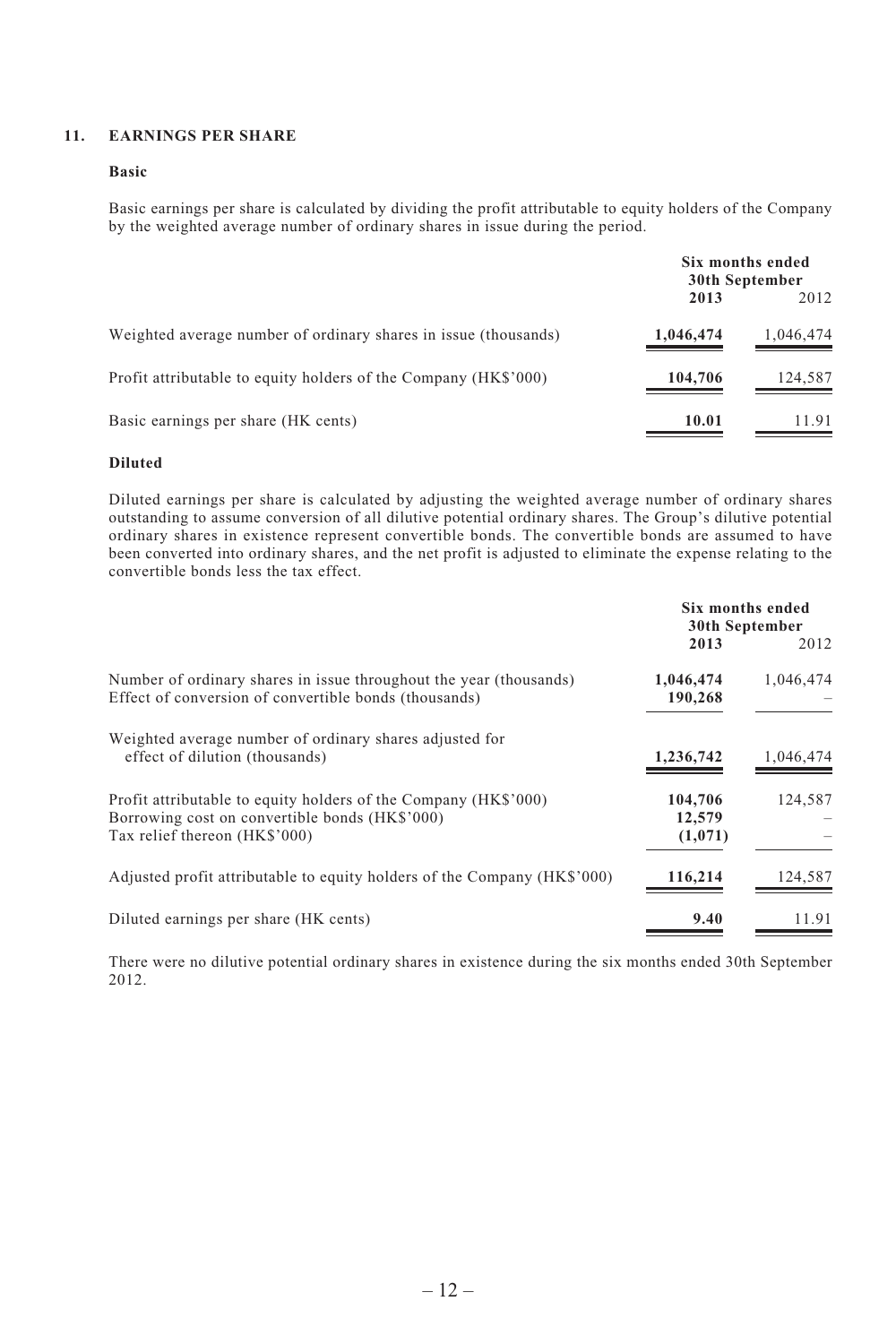# **12. CAPITAL EXPENDITURE**

|                                                                       | Goodwill<br>HK\$'000 | <b>Trademarks</b><br>HK\$'000 | Total<br>intangible<br>assets<br><b>HKS'000</b> | Property,<br>plant and<br>equipment<br>HKS'000 | <b>Investment</b><br>property<br>HK\$'000 | Prepayment<br>of lease<br>premium<br>HK\$'000 |
|-----------------------------------------------------------------------|----------------------|-------------------------------|-------------------------------------------------|------------------------------------------------|-------------------------------------------|-----------------------------------------------|
| Opening net book amount<br>as at 1st April 2013                       | 10,182               | 50,315                        | 60,497                                          | 511,416                                        |                                           | 60,079                                        |
| <b>Additions</b><br><b>Exchange differences</b>                       | 129                  | 1,553<br>732                  | 1,553<br>861                                    | 63,209<br>(7,029)                              |                                           | (3,675)                                       |
| <b>Disposals</b><br>Depreciation/amortisation                         |                      |                               |                                                 | (942)<br>(59, 083)                             |                                           | (3,671)                                       |
| Closing net book amount<br>as at 30th September 2013                  | 10,311               | 52.600                        | 62.911                                          | 507,571                                        |                                           | 52,733                                        |
| Opening net book amount<br>as at 1st April 2012                       | 9,706                | 50,617                        | 60,323                                          | 376,728                                        | 66,000                                    | 64,477                                        |
| Additions<br>Exchange differences<br>Disposals                        | 680                  | (606)                         | 74                                              | 64,481<br>1,483<br>(4, 719)                    |                                           | 867                                           |
| Depreciation/amortisation<br>Fair value gain                          |                      |                               |                                                 | (54, 573)                                      | 17,000                                    | (3,676)                                       |
| Closing net book amount<br>as at 30th September 2012                  | 10,386               | 50,011                        | 60,397                                          | 383,400                                        | 83,000                                    | 61,668                                        |
| Additions<br>Transfer from investment property                        |                      | 496                           | 496                                             | 98,650                                         |                                           |                                               |
| to property, plant and equipment<br>Exchange differences<br>Disposals | (204)                | (192)                         | (396)                                           | 96,000<br>4,556                                | (96,000)                                  | 2,208                                         |
| Depreciation/amortisation<br>(Impairment)/fair value gain             |                      |                               |                                                 | (61, 666)<br>(9, 524)                          | 13,000                                    | (3,797)                                       |
| Closing net book amount<br>as at 31st March 2013                      | 10,182               | 50,315                        | 60,497                                          | 511,416                                        |                                           | 60,079                                        |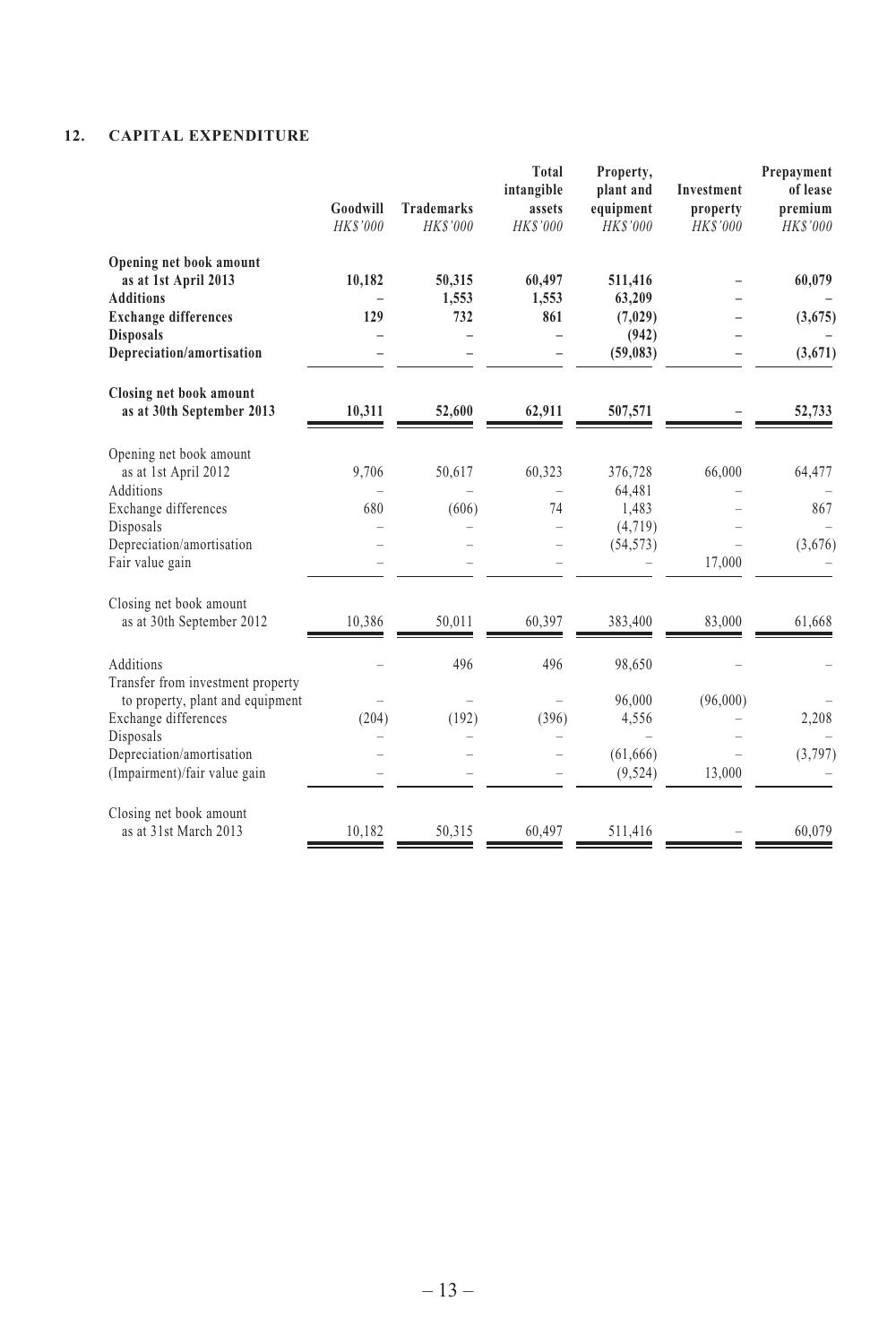# **13. INVESTMENT IN ASSOCIATE**

|                                                                | 30th September<br>2013<br><b>HKS'000</b> | 31st March<br>2013<br><b>HKS'000</b> |
|----------------------------------------------------------------|------------------------------------------|--------------------------------------|
| Opening balance<br>Acquisition of associate<br>Share of profit | 51,208<br>244                            | $\overline{\phantom{a}}$             |
| Closing balance                                                | 51,452                                   |                                      |

The Group's share of the results in Catena SA and its aggregated assets, liabilities and revenues are shown below:

|                                    | Six months ended<br>30th September<br>2013<br><b>HKS'000</b> |
|------------------------------------|--------------------------------------------------------------|
| Assets                             | 54,479                                                       |
| Liabilities                        | 18,216                                                       |
| Revenues                           | 23,772                                                       |
| Share of profit<br>Percentage held | 244<br>30%                                                   |

# **14. STOCKS**

|                  | 30th September<br>2013 | 31st March<br>2013 |
|------------------|------------------------|--------------------|
|                  | <b>HKS'000</b>         | <b>HK\$'000</b>    |
| Raw materials    | 67,391                 | 58,481             |
| Work-in-progress | 4,159                  | 634                |
| Finished goods   | 1,086,887              | 1,107,914          |
|                  | 1,158,437              | 1,167,029          |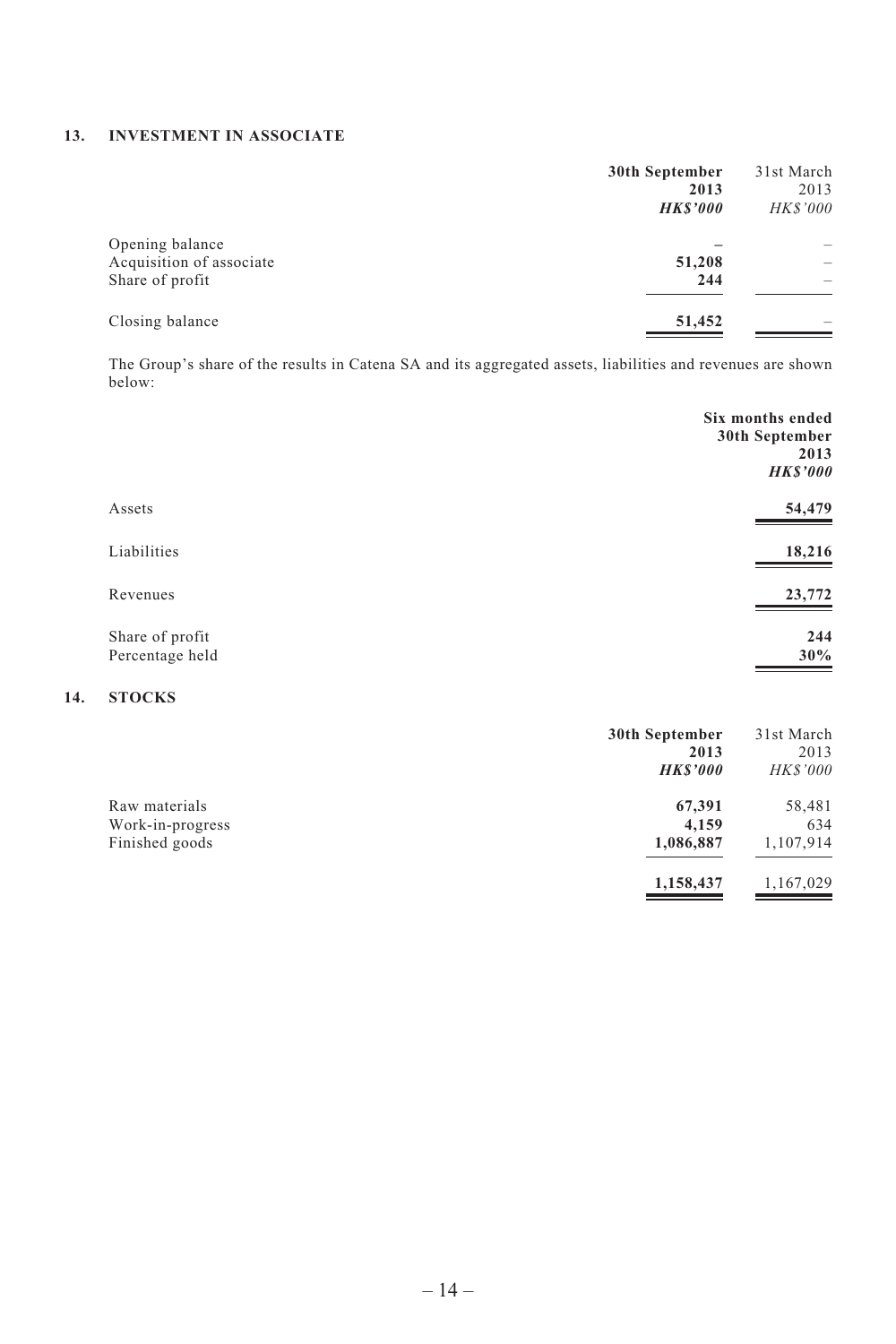#### **15. DEBTORS, DEPOSITS AND PREPAYMENTS**

|                                                | 30th September<br>2013<br><b>HKS'000</b> | 31st March<br>2013<br><b>HK\$'000</b> |
|------------------------------------------------|------------------------------------------|---------------------------------------|
| Trade debtors, gross                           | 205,233                                  | 171,580                               |
| Provision for impairment of trade debtors      | (712)                                    | (630)                                 |
| Trade debtors, net                             | 204,521                                  | 170,950                               |
| Deposits, prepayments and other debtors        | 353,113                                  | 327,195                               |
|                                                | 557,634                                  | 498,145                               |
| Less: non-current portion                      |                                          |                                       |
| Deposits and prepayments                       | (123, 818)                               | (183, 580)                            |
| Current portion                                | 433,816                                  | 314,565                               |
| Trade debtors analysed by invoice date (note): |                                          |                                       |
| Below 60 days                                  | 97,151                                   | 63,393                                |
| Over 60 days                                   | 108,082                                  | 108,187                               |
|                                                | 205,233                                  | 171,580                               |

*Note:*

The Group allows an average credit period of 60 days from the invoice date to its trade debtors.

# **16. SHARE CAPITAL**

|                                                                |             | Number of<br>shares of |
|----------------------------------------------------------------|-------------|------------------------|
|                                                                | <b>Note</b> | HK\$0.1 each           |
| Issued and fully paid:                                         |             |                        |
| At 30th September 2012, 1st April 2013 and 30th September 2013 |             | 1,046,474,025          |

*Note:*

No share options were exercised, granted or lapsed during the six months ended 30th September 2013 and the year ended 31st March 2013.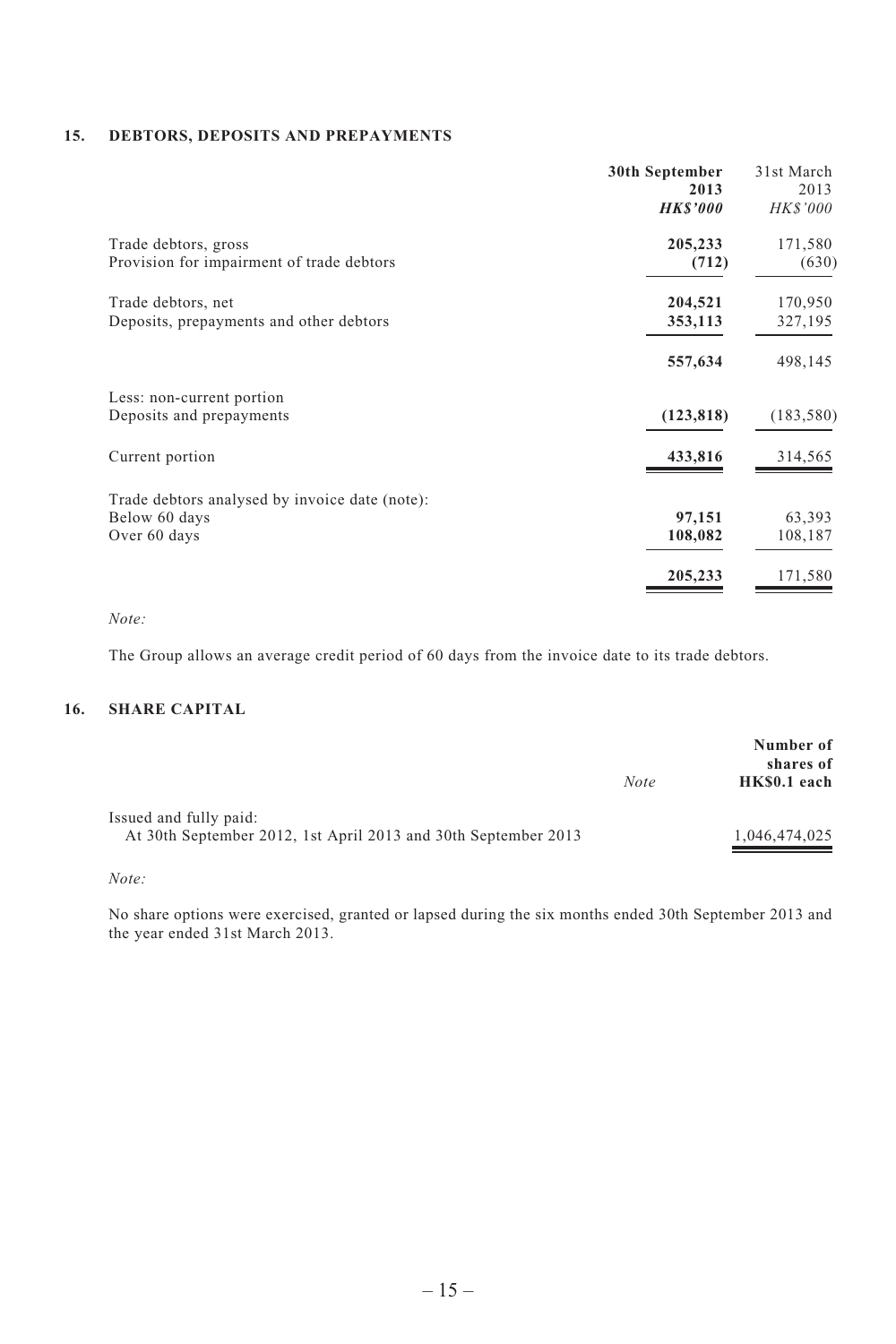#### **17. CREDITORS AND ACCRUALS**

|                                           | 30th September<br>2013<br><b>HKS'000</b> | 31st March<br>2013<br><b>HKS'000</b> |
|-------------------------------------------|------------------------------------------|--------------------------------------|
| Trade creditors analysed by invoice date: |                                          |                                      |
| Below 60 days                             | 259,790                                  | 194,783                              |
| Over 60 days                              | 25,357                                   | 47,573                               |
|                                           | 285,147                                  | 242,356                              |
| Other creditors and accruals              | 337,942                                  | 275,791                              |
|                                           | 623,089                                  | 518,147                              |

## **18. BORROWINGS**

|                                           |             | 30th September         | 31st March              |
|-------------------------------------------|-------------|------------------------|-------------------------|
|                                           | <b>Note</b> | 2013<br><b>HKS'000</b> | 2013<br><i>HK\$'000</i> |
| Bank borrowings                           | (a)         | 484,660                | 493,965                 |
| Obligations under finance leases          | (b)         | 383                    | 679                     |
| Amount repayable within one year included |             | 485,043                | 494,644                 |
| in current liabilities                    |             | (355, 871)             | (351, 280)              |
|                                           |             | 129,172                | 143,364                 |

#### *Note:*

(a) The Group's bank borrowings are repayable as follows:

|                       | 30th September<br>2013 | 31st March<br>2013 |
|-----------------------|------------------------|--------------------|
|                       | <b>HKS'000</b>         | <b>HKS'000</b>     |
| Within 1 year         | 355,488                | 350,727            |
| Between 1 and 2 years | 22,024                 | 22,696             |
| Between 2 and 5 years | 49,696                 | 52,908             |
| Over 5 years          | 57,452                 | 67,634             |
|                       | 484,660                | 493,965            |

Included in bank borrowings as at 30th September 2013 are secured borrowings amounted to HK\$321,252,000 (31st March 2013: HK\$300,795,000), which are secured by land and buildings and prepayment of lease premium of the Group.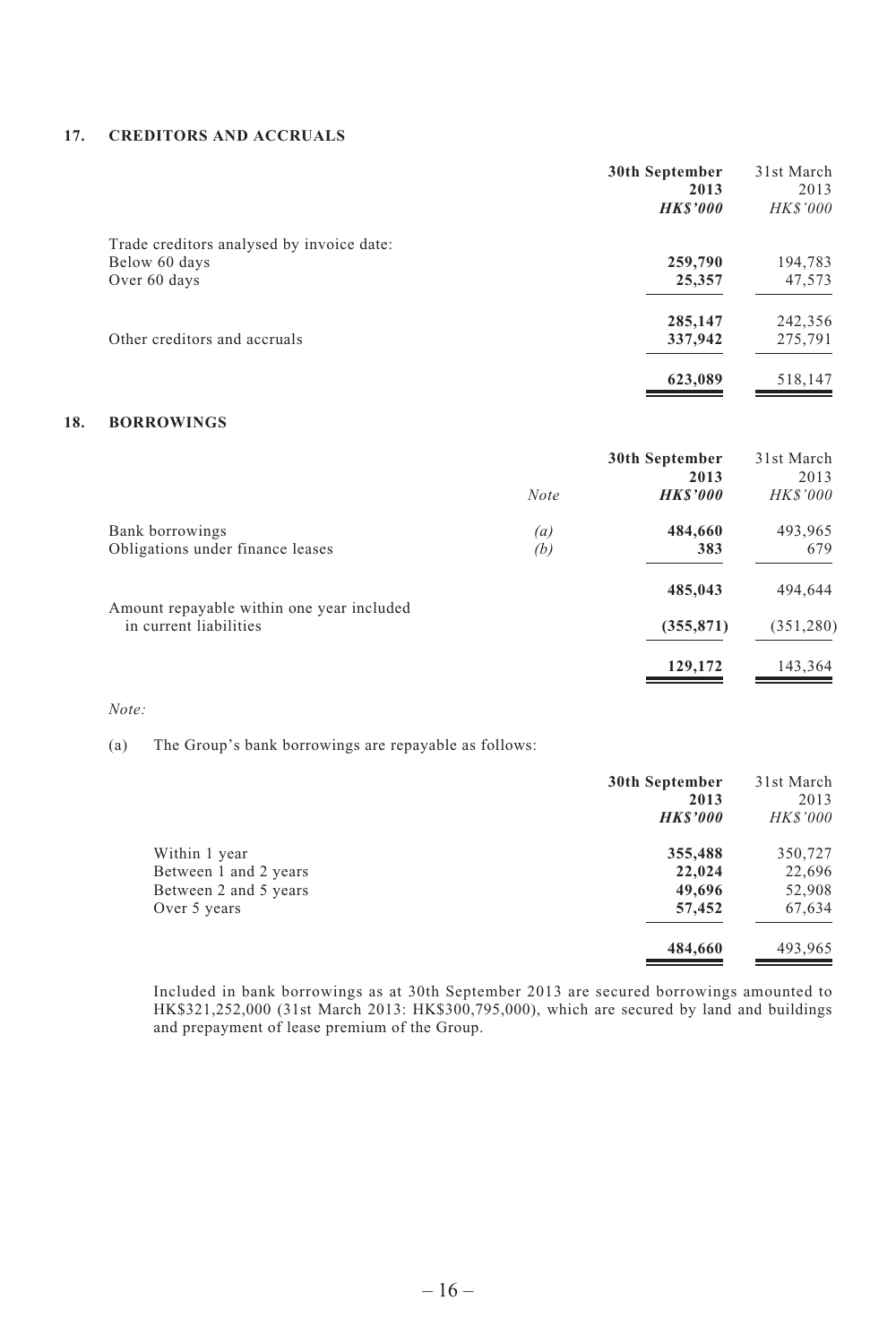## **18. BORROWINGS (Continued)**

#### *Note: (Continued)*

(b) Movement in bank loans during the period is analysed as follows:

|                         | Six months ended<br>30th September |                 |  |
|-------------------------|------------------------------------|-----------------|--|
|                         | 2013                               | 2012            |  |
|                         | <b>HKS'000</b>                     | <i>HK\$'000</i> |  |
| Opening balance         | 493,965                            | 508,064         |  |
| Drawdown of bank loans  | 325,278                            | 489,376         |  |
| Repayment of bank loans | (333, 023)                         | (340, 664)      |  |
| Exchange differences    | (1,560)                            | 86              |  |
| Closing balance         | 484,660                            | 656,862         |  |

(c) The obligations under finance leases are payable as follows:

|                                                               | 30th September<br>2013 | 31st March<br>2013 |
|---------------------------------------------------------------|------------------------|--------------------|
|                                                               | <b>HKS'000</b>         | <b>HK\$'000</b>    |
| Within 1 year                                                 | 406                    | 584                |
| Between 1 and 2 years                                         |                        | 134                |
|                                                               | 406                    | 718                |
| Future finance charges on finance leases                      | (23)                   | (39)               |
| Present value of finance lease liabilities                    | 383                    | 679                |
| The present value of finance lease liabilities is as follows: |                        |                    |
| Within 1 year                                                 | 383                    | 553                |
| Between 1 and 2 years                                         |                        | 126                |
|                                                               | 383                    | 679                |

#### **19. CONVERTIBLE BONDS**

The movement of the liability component of the convertible bonds for the period is set out below:

|                                                 | Six months ended<br>30th September |                |  |
|-------------------------------------------------|------------------------------------|----------------|--|
|                                                 | 2013                               | 2012           |  |
|                                                 | <b>HKS'000</b>                     | <b>HKS'000</b> |  |
| Liability component at 1st April                | 316,419                            |                |  |
| Changes in fair value included in finance costs | 12.579                             |                |  |
| Interest incurred/accrued                       | (6,650)                            |                |  |
| Liability component at 30th September           | 322,348                            |                |  |
|                                                 |                                    |                |  |

During the period ended 30 September 2013, none of the bonds were redeemed, converted or purchased and cancelled.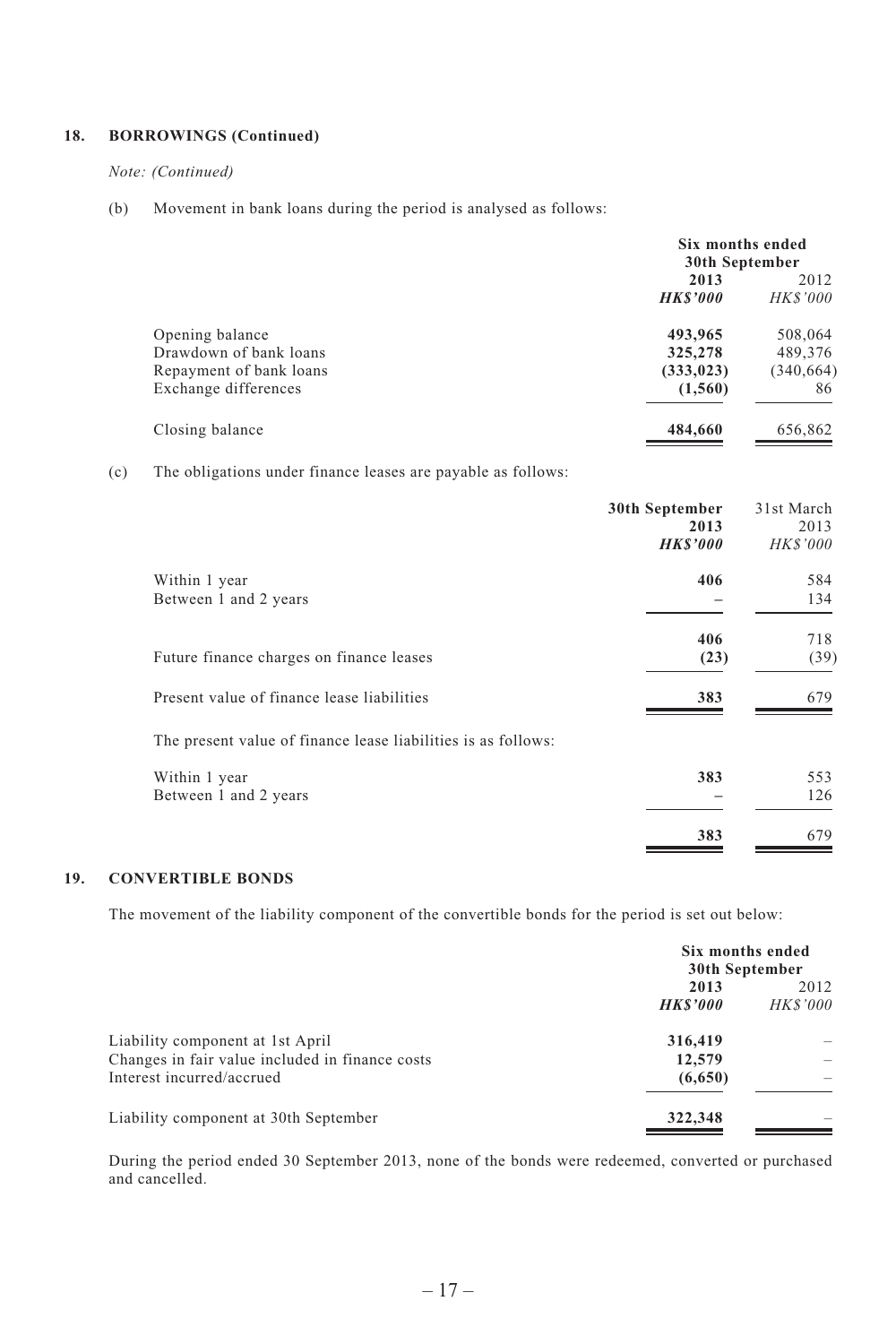#### **20. COMMITMENTS**

|                                                                                                                                | 30th September<br>2013<br><b>HKS'000</b> | 31st March<br>2013<br><b>HKS'000</b> |
|--------------------------------------------------------------------------------------------------------------------------------|------------------------------------------|--------------------------------------|
| Capital commitments for property, plant and equipment:<br>Contracted but not provided for<br>Authorised but not contracted for | 15,411                                   | 22,256<br>24,420                     |
|                                                                                                                                | 15,411                                   | 46,676                               |

#### **21. RELATED PARTY TRANSACTIONS**

As at 30th September 2013, the Company is controlled by the Kanjanapas family (including Mr. Joseph C.C. Wong and Mr. Sakorn Kanjanapas), which collectively controlled approximately 57.84% of the Company's issued shares. The remaining shares are widely held.

Yee Hing Company Limited ("Yee Hing"), directly and indirectly through its subsidiary held 0.46% of the Company's issued ordinary shares as at 30th September 2013. 55% of the total issued ordinary shares of Yee Hing is held by Klayze Holdings Limited, which is the trustee of a discretionary trust (the "Trust"). Mr. Joseph C.C. Wong and Mr. Sakorn Kanjanapas, directors of the Company, are the beneficiaries of the Trust.

The following is a summary of the significant related party transactions carried out in the normal course of the Group's business:

(i) Sales of goods and services to related companies

|                                              |                        | Six months ended<br>30th September |  |
|----------------------------------------------|------------------------|------------------------------------|--|
|                                              | 2013<br><b>HKS'000</b> | 2012<br><b>HKS'000</b>             |  |
| Service income from a related company (note) | 1.170                  | 1.071                              |  |

- *Note* A wholly-owned subsidiary of the Group entered into an agreement with Mengiwa Property Investment Limited ("MPIL"), a wholly-owned subsidiary company of Yee Hing, for the provision of the following services:
	- (a) contract administration with respect to contracts entered into between MPIL and third parties from time to time;
	- (b) property agency liaison and tenancy management;
	- (c) management of the property manager of Stelux House; and
	- (d) other miscellaneous administrative services.

The fee for the provision of the above services was agreed at HK\$195,000 (2012: HK\$178,500) per calendar month during the duration of the agreement.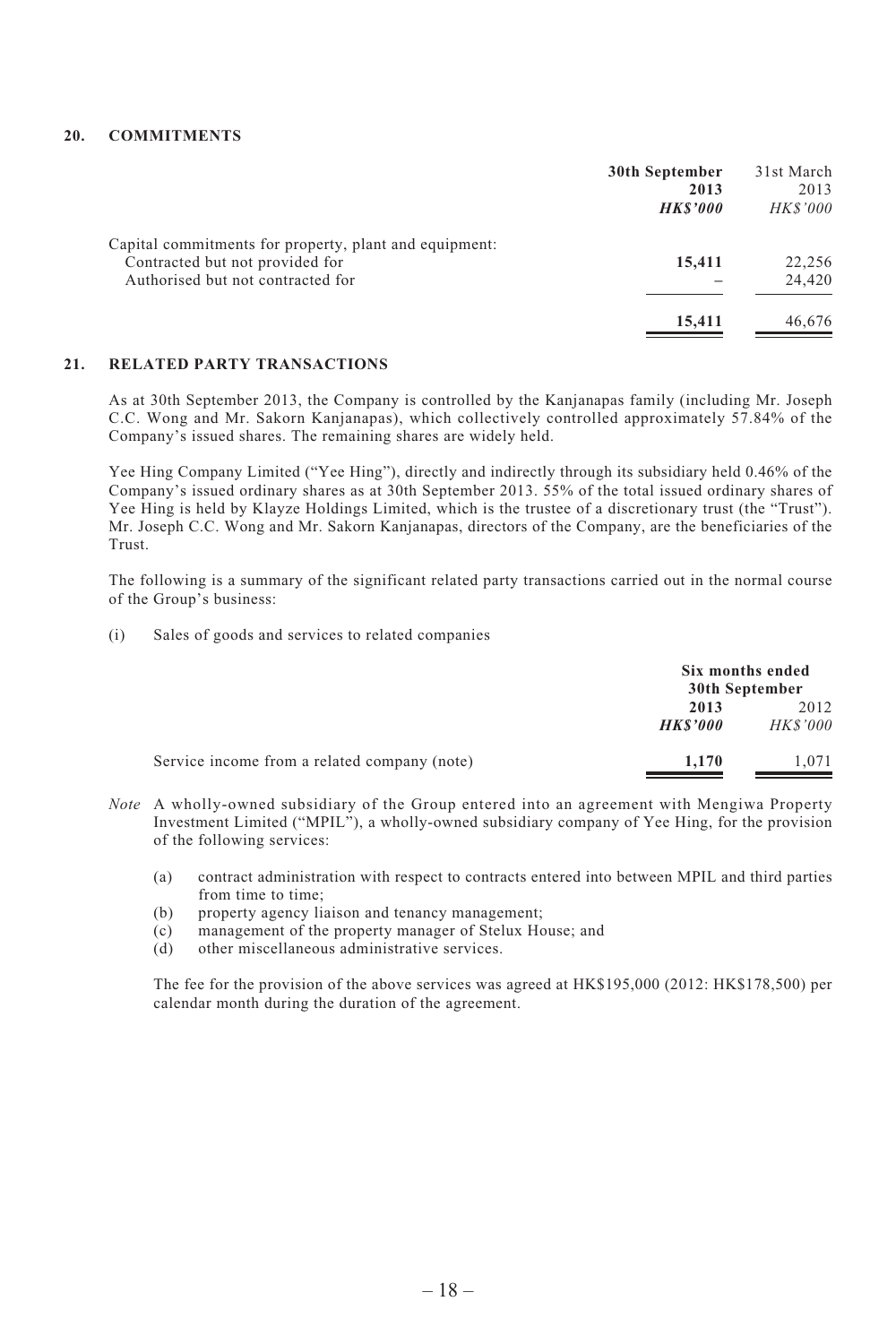#### **21. RELATED PARTY TRANSACTIONS (Continued)**

(ii) Purchases of goods and services from related companies

|                                              | Six months ended<br>30th September |                 |
|----------------------------------------------|------------------------------------|-----------------|
|                                              | 2013                               |                 |
|                                              | <b>HKS'000</b>                     | <i>HK\$'000</i> |
| Purchases of goods (note a)                  | 1,780                              | 888             |
| Rental expense to related companies (note b) | 6,584                              | 4.117           |

#### *Note:*

- (a) During the period, certain subsidiaries of the Company purchased optical products from International Optical Manufacturing Company Limited and its subsidiary ("IOM Group"), indirectly owned subsidiaries of Yee Hing, in accordance with the terms of written agreements for the Group's retail and trading operations.
- (b) During the period, certain subsidiaries of the Company have entered into tenancy agreements with the following related parties for office premises, warehouses, showroom and carparking spaces:

|                                                              |                        | Rental paid for the<br>six months ended<br>30th September |
|--------------------------------------------------------------|------------------------|-----------------------------------------------------------|
|                                                              | 2013<br><b>HKS'000</b> | 2012<br><b>HKS'000</b>                                    |
| Mengiwa Property Investment Limited<br>Other related parties | 5,593<br>991           | 3,650<br>467                                              |
|                                                              | 6,584                  | 4.117                                                     |

(iii) Period/year-end balances arising from service income, purchases of goods and rental expenses

|                                                    | 30th September | 31st March     |
|----------------------------------------------------|----------------|----------------|
|                                                    | 2013           | 2013           |
|                                                    | <b>HKS'000</b> | <b>HKS'000</b> |
| Trading balances receivable from related companies | 4.022          | 3.423          |
| Trading balances payable to related companies      | 1.359          | 2.265          |

(iv) Key management compensation

|                                                                             | Six months ended<br>30th September |                         |
|-----------------------------------------------------------------------------|------------------------------------|-------------------------|
|                                                                             | 2013<br><b>HKS'000</b>             | 2012<br><b>HK\$'000</b> |
| Salaries and other short-term employee benefits<br>Other long-term benefits | 9.917<br>126                       | 12,522<br>116           |
|                                                                             | 10,043                             | 12,638                  |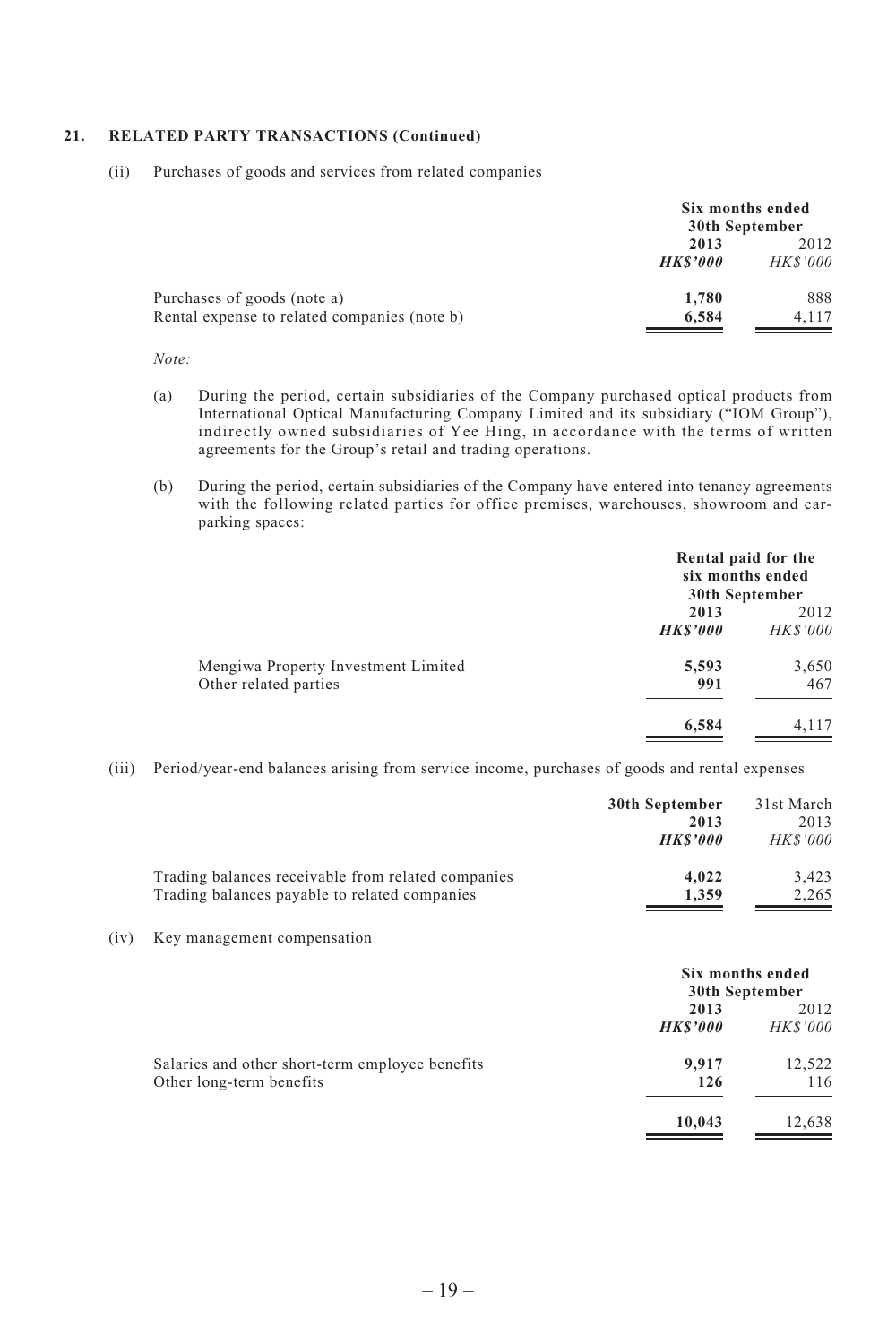# **MANAGEMENT DISCUSSION AND ANALYSIS**

The Board of directors (the "Board") of Stelux Holdings International Limited (the "Company") is pleased to announce the unaudited consolidated results of the Company and its subsidiaries (collectively, the "Group") for the six months ended 30 September 2013.

## **BUSINESS REVIEW**

- *Group turnover up 8.8%*
- *Adjusted Net Profit up 15.2% to HK\$117.0 million*

For the period under review, the Group reported a turnover of HK\$1,894.5 million (2012: HK\$1,740.9 million), a moderate increase of 8.8% from the corresponding interim period. Group gross profit margin remained stable at 61.6% (2012: 61.9%). Our operations in Greater China contributed nearly 74.0% to the total turnover reported.

The net profit attributable to equity holders posted a decrease of 16.0% to HK\$104.7 million (2012: HK\$124.6 million).

The Group also reported an Adjusted Net Profit of HK\$117.0 million (2012: HK\$101.6 million) representing a growth of 15.2% against that of the corresponding six months after excluding the following items:

- the non-cash expenses arising from convertible bonds of HK\$8.9 million recognised in the current interim period;
- a fair value gain of an investment property of HK\$17.0 million in the last interim period (nil in current interim period); and
- an exchange loss of HK\$3.4 million (2012: gain of HK\$6.0 million).

## **DRIVING TRANSFORMATION AND ADDING VALUE**

- *Completed key management team building across Group*
- *Group wide ERP system implementation on schedule*
- *Net cash inflow of HK\$204.8 million due to improving inventory management*

The Group operates around 650 stores across Asia through its optical and watch retail chains, namely, "CITY CHAIN", "OPTICAL 88" and "eGG". Targeting the middle income consumer, our retail businesses have a prominent presence in the mid-tier lifestyle accessories market.

In the Group's interim report FY12/13, we stated that a core objective in the near to medium term was to drive improvements in operational efficiencies and financial results within our businesses so as to provide long term sustainable growth for our shareholders.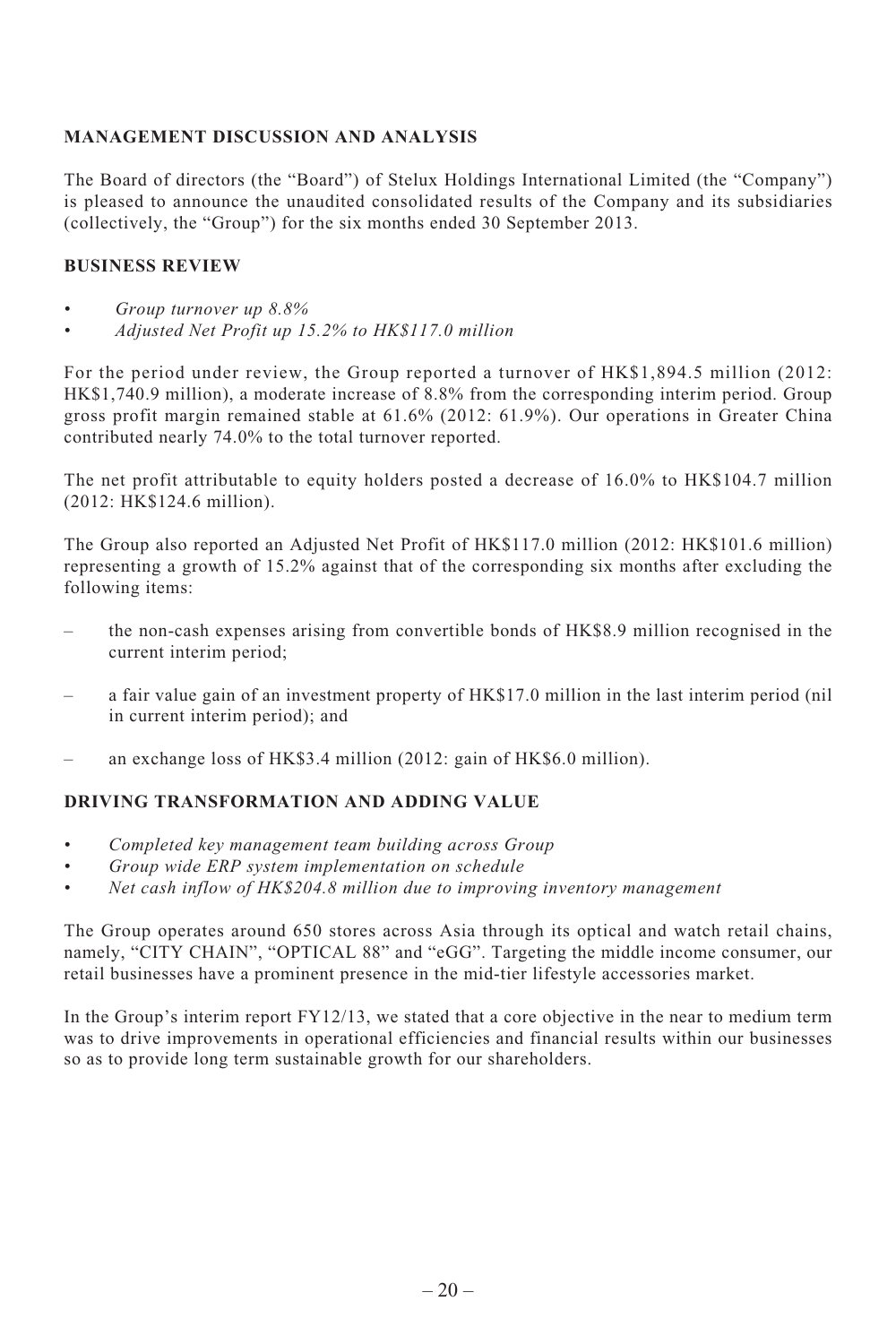Starting from May this year, as part of this process for change, key management across the Group, beginning with our watch retail management team on the Mainland, was restructured, and this crucial team building work was completed very recently.

Further in the period under review, we have started developing a Group wide enterprise resource planning (ERP) system with application from SAP. This IT investment is necessary for our future development as it will greatly improve efficiencies and streamline business processes across the Group.

This infrastructure will improve our demand forecasting, inventory management and customer relationship management, which are fundamental for the Group to grow its POS network from the current 650 stores to well beyond 1,000 stores.

This ERP system is also a necessary infrastructure for supporting the Group's planned expansion of its e-commerce businesses.

Further, this planned ERP project is scheduled for completion in early 2016 and will go live in phases. The initial phase comprising of finance and business intelligence in Hong Kong HQ successfully went live in October 2013. To date project implementation is running smoothly and we shall begin to see the initial positive impact from this investment in FY14/15.

Also, we are beginning to see the positive effects from tightened controls in inventory management as net cash inflow from operating activities increased to HK\$204.8 million (2012: HK\$8.6 million).

## **INTERIM DIVIDEND**

*• Interim dividend HK\$0.036*

The Board recommends the payment of an interim dividend of HK\$0.036 (2012: HK\$0.036) per ordinary share representing a payout of 36.0% to the net profit attributable to equity holders for the six months ended 30 September 2013 (2012: 30.2%).

#### *WATCH RETAIL BUSINESS – "CITY CHAIN"*

- *City Chain Group turnover up 10.3%*
- *City Chain Group EBIT up 23.4% to HK\$110.9 million*
- *Gross profit margin 62%*

Our watch retail business which accounts for 54.2% of our total Group turnover (2012: 53.4%) recorded a modest increase in turnover of 10.3% to HK\$1,026.1 million (2013: HK\$930.4 million).

Earnings before interest and tax ("EBIT") of HK\$110.9 million, representing a robust increase of 23.4% over the same period last year was posted (2012: HK\$89.9 million) as gross profit margin remained unchanged at around 62%.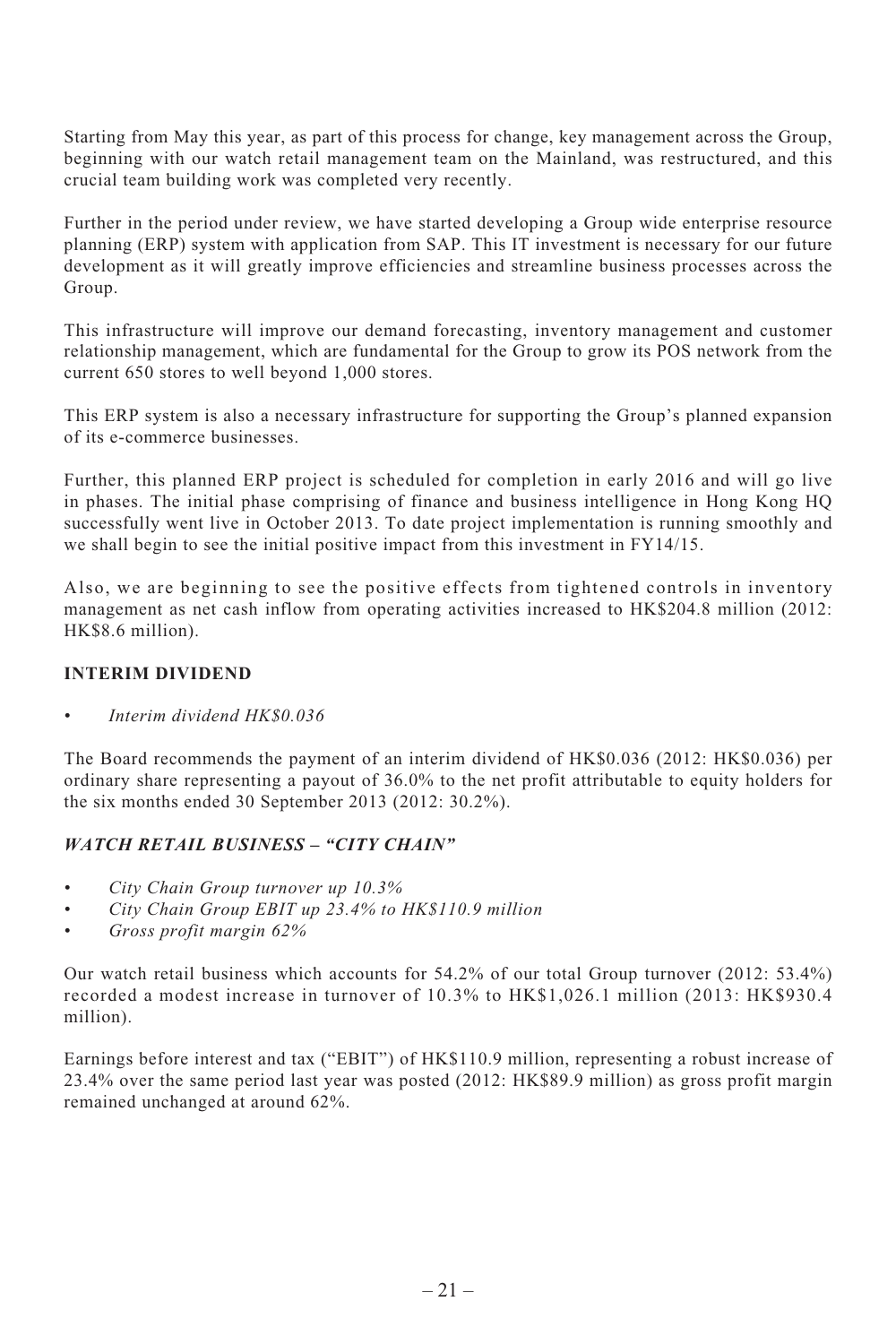# *Hong Kong and Macau – "CITY CHAIN"*

- *Turnover up 18.4%*
- *EBIT up 22.6% to HK\$148.6 million*

Our "CITY CHAIN" operations in Hong Kong and Macau outperformed the generally soft retail market due to the slowdown in spending by Mainland shoppers. Accounting for around 37.4% of Group turnover, "CITY CHAIN" Hong Kong and Macau saw strong sales driven by improved efficiencies with turnover up 18.4%.

Profitability also improved as EBIT increased by 22.6% to HK\$148.6 million (2012: HK\$121.2 million) due to several factors like improvements in store leasing strategies, improvements in same store productivity, tightened costs control and the successful marketing strategies adopted for our house brands, in particular, "Solvil et Titus".

So far the new travel regulations implemented by the Mainland authorities have not affected our operations in Hong Kong and Macau. With slowing rental growth in Hong Kong and the continued adoption of effective marketing and other operational strategies, we expect the momentum to carry through into the second half of FY13/14.

As of 30 September 2013, "CITY CHAIN" has 108 stores (2012: 109) in Hong Kong and Macau.

# *Mainland China – "CITY CHAIN"*

- *Turnover up 8.4%*
- *Losses narrowed by 17.1% to HK\$27.6 million*
- *Remain committed to break even by FY14/15*

Despite the prolonged slowdown on the Mainland, which sharpened during the reporting period, our "CITY CHAIN" operations recorded a turnover of HK\$85.1 million (2012: HK\$78.5 million), a rise of 8.4%, that was achieved from a lesser number of stores.

Various initiatives introduced in the current interim period to improve operating efficiencies proved effective as losses narrowed by 17.1% to HK\$27.6 million (2012: HK\$33.3 million) compared to the corresponding interim period. These measures included:

- appointing a PRC CEO in May this year and strengthening the management team by setting up a PRC CEO office;
- centralised product procurement managed from Hong Kong HQ by a strong and experienced team;
- revised store opening strategies by focusing on second and third tier cities;
- accelerated closure of poorly performing stores with a net reduction of shop months by around 8%;
- improvements in store productivity;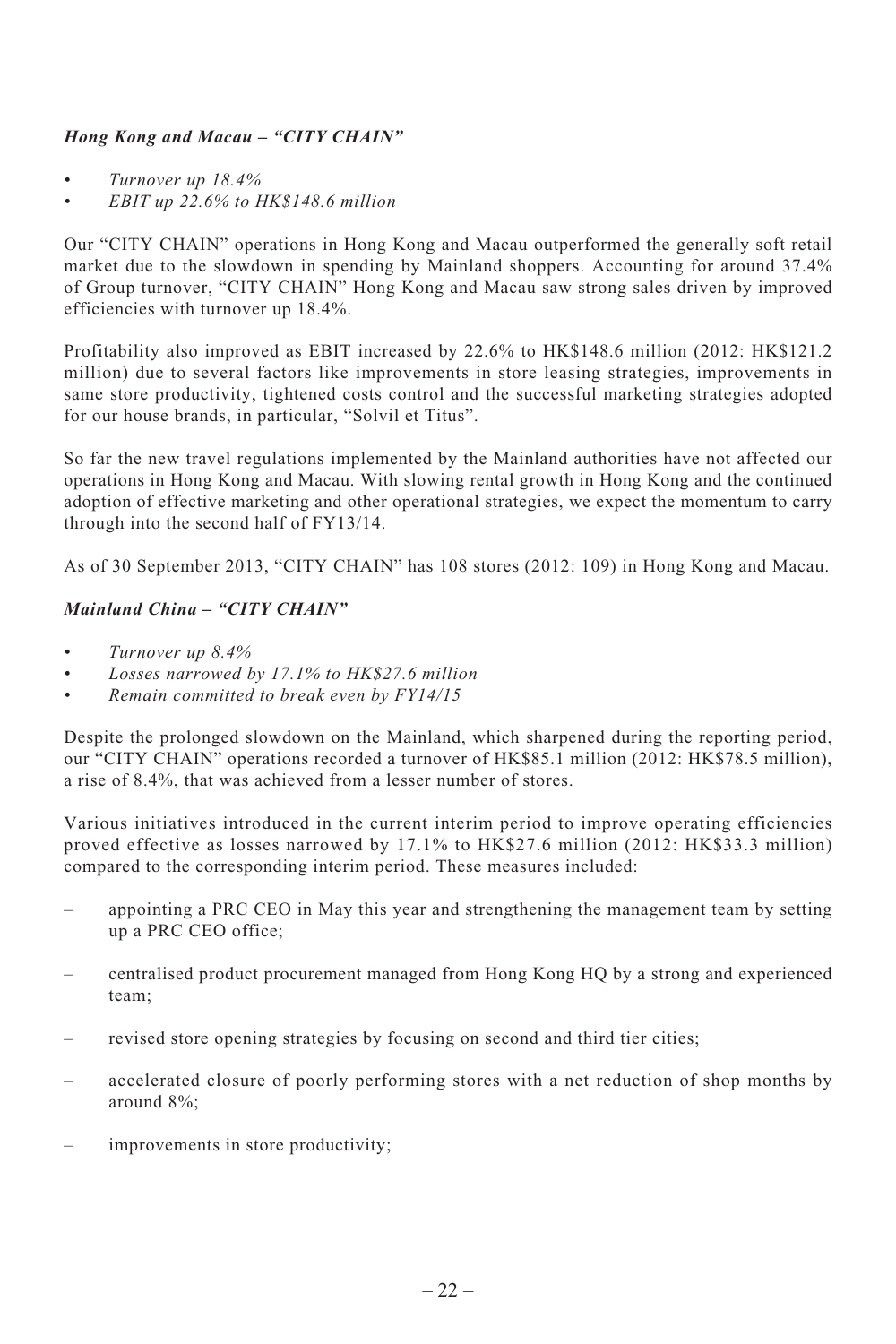- revised store staff KPI schemes;
- increased sales force training; and
- stringent cost control measures undertaken by the new management team.

We will continue with these and other initiatives and strategies in the second half of FY13/14. Further, marketing campaigns to strengthen the brand value of "CITY CHAIN" and "Solvil et Titus" will be unveiled nationwide.

Our goal to achieve breakeven was set in early 2012, when the external operating environment was much more favourable. However, we do remain committed to achieving breakeven results by FY14/15 although this is more challenging in view of the fragile retail conditions on the Mainland.

Our e-commerce "Solvil et Titus" flagship store on T-Mall went live in August. The response so far has been very encouraging and turnover is up to expectation. As online shopping on the Mainland is proving to be popular, our e-commerce business has a huge potential for growth and will become an important contributor to our watch retail business.

As of 30 September 2013, "CITY CHAIN" has 88 stores (2012: 92) in Mainland China.

## *South East Asia – "CITY CHAIN"*

- *Turnover down 8.1% due to worsening external factors*
- *Transformation accelerated*
- *Expect better performance in 2nd half FY13/14*

During the period under review, our watch retail operations in Singapore, Malaysia and Thailand which constitute an important and integral part of our business faced a difficult operating environment. Slow economic growth, poor retail sentiment owing to higher living costs, removal of government subsidies and the severe haze pollution affecting Singapore and Malaysia contributed to declining sales in these countries.

A turnover of HK\$233.2 million (2012: HK\$253.8 million) down by 8.1% and losses of HK\$10.2 million were reported (2012: EBIT of HK\$2.0 million).

Owing to the worsening external environment, we accelerated the transformation process in the current interim period identifying structural and operational inefficiencies which we are committed to address.

Therefore during the reporting period, we have restructured and strengthened all three management teams and centralised product buying. Further, relevant measures replicated from our "CITY CHAIN" operations on the Mainland have been adopted. The respective management teams have also developed new strategies to further develop our businesses. At this point in time, we expect this business segment to return a better performance in the second half of FY13/14. However, this will certainly prove more challenging should the political situation in Thailand deteriorate further. We will closely monitor the situation and where necessary implement appropriate measures to minimise any impact on our operations.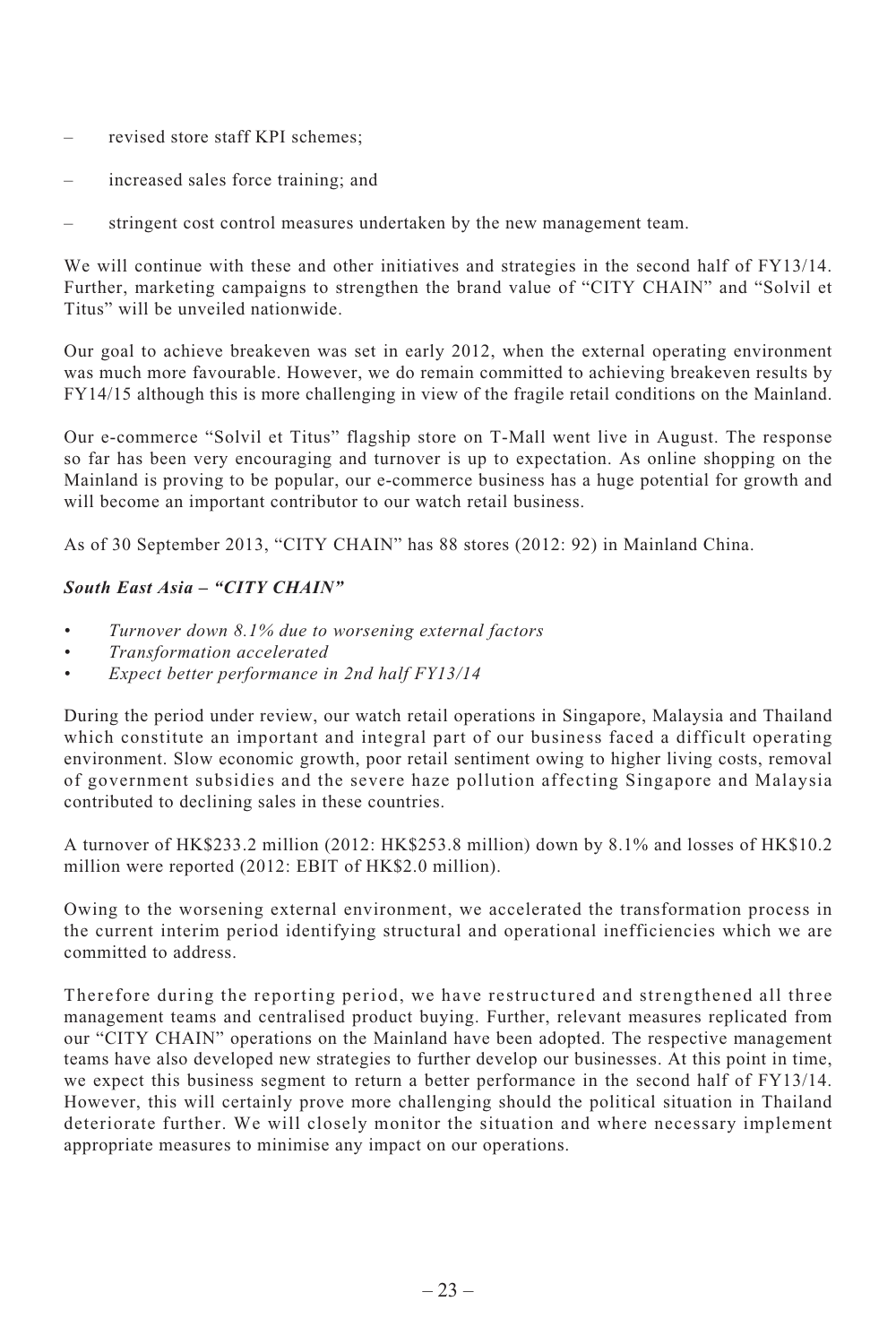In the longer term, these enhanced efficiencies will add to our competitiveness and with our leading position in these countries, we look to gain market share and to see further improved results once market conditions turn favourable.

As of 30 September 2013, "CITY CHAIN" has 192 stores (2012: 199) in South East Asia.

# *OPTICAL RETAIL BUSINESS – "OPTICAL 88"*

- *Optical 88 Group turnover up 5.5%*
- *Optical 88 Group EBIT down 18.8% to HK\$35.8 million due to worsening external factors on Mainland and SEA*
- *Gross profit margin 62.6%*

Our "OPTICAL 88" business which accounts for 32.5% of total Group turnover posted a turnover of HK\$616.1 million, up by a slight 5.5% (2012: HK\$584.0 million). EBIT fell by 18.8% to HK\$35.8 million (2012: HK\$44.1 million) and gross profit margin fell from 63.3% to 62.6% with the results from our Mainland and South East Asia operations contributing to the decline.

#### *Hong Kong and Macau – "OPTICAL 88"*

- *Turnover up 6.6%*
- *EBIT up 5.3% to HK\$42.0 million*
- *To implement new business development strategies*

"OPTICAL 88" in Hong Kong and Macau posted a rise in EBIT of 5.3% to HK\$42.0 million (2012: HK\$39.9 million) whilst turnover edged up by 6.6% to HK\$408.5 million (2012: HK\$383.2 million).

Our top line performance could have been better if not for the revamping works in certain important shopping malls impacting the performance of some of our major stores.

Further, unlike our watch retail business, "OPTICAL 88" in Hong Kong faces greater rental pressure as turnover growth is driven less by Mainland shoppers and this pressure affected EBIT growth. Strategies have already been formulated to address these issues.

Due to the nature of the optical business, the implementation of a Group wide ERP system will vastly improve the management of our customer data base. This will further differentiate us from our competitors and also enhance the standard of our eye care services. These improvements will strengthen our already leading position in the optical retail market in the longer term.

As of 30 September 2013, "OPTICAL 88" has 96 stores (2012: 95) in Hong Kong and Macau.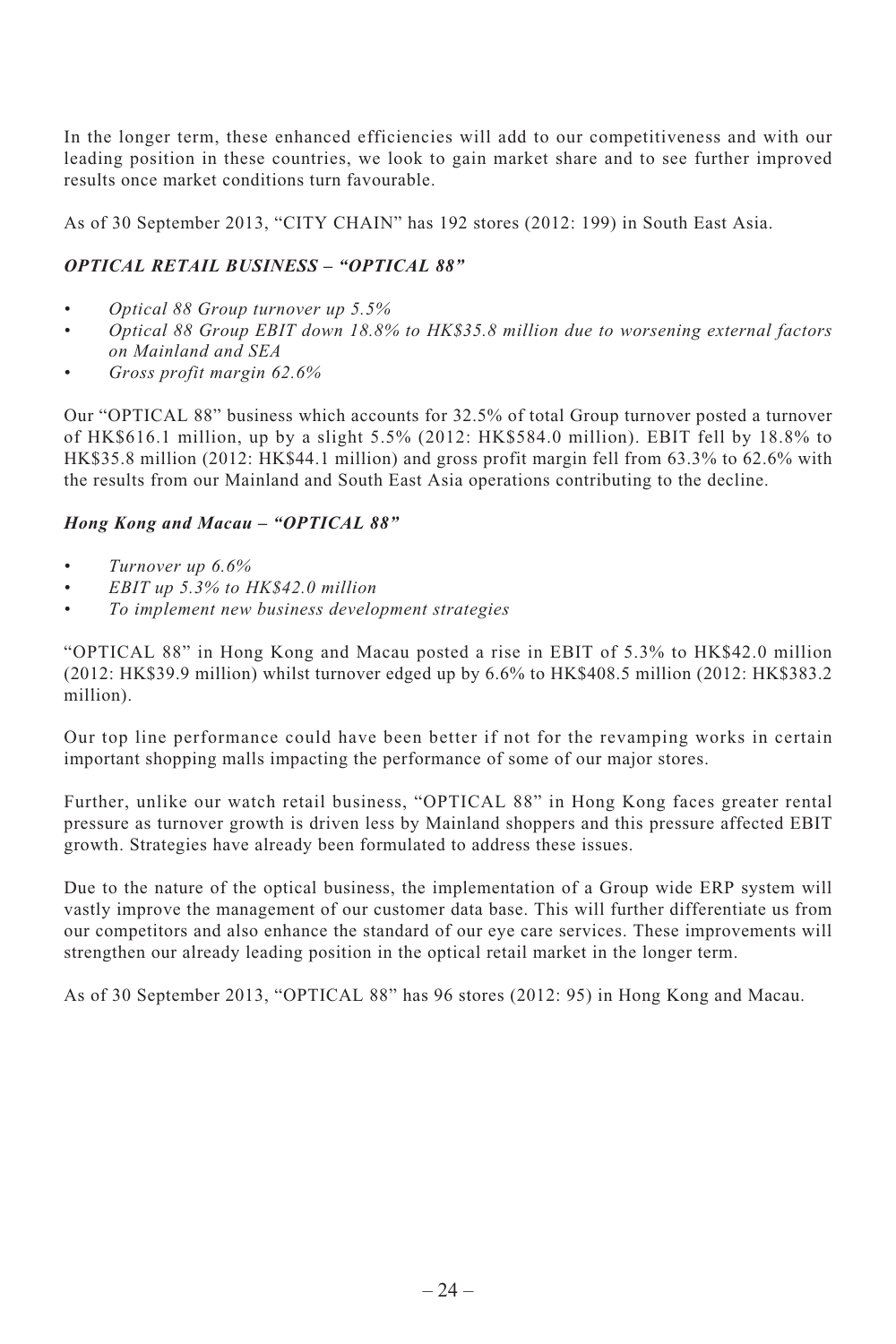# *Mainland China – "OPTICAL 88"*

- *Turnover up 16% despite Mainland slowdown*
- *Losses of HK\$10.5 million*
- *Aim to break even in medium term by replicating City Chain Mainland measures*

Our "OPTICAL 88" business on the Mainland operates from three offices located in Guangzhou, Shanghai and Chongqing. In the period under review, turnover rose 16% but was slower than expected owing to deteriorating external conditions. Losses widened to HK\$10.5 million (2012: HK\$6.8 million) as costs from our new operations in Chongqing and additional stores in Shanghai added to losses already sustained by stores in Guangdong. Further store openings in Eastern China will be frozen until operating efficiencies improve.

We recognise that there are many areas which need improvement. With the aim of achieving breakeven results in the medium term, a raft of measures largely similar to the ones for our watch retail business will be implemented in the second half of FY13/14. Also, a CEO based in Guangzhou has recently been appointed to focus solely on "OPTICAL 88"'s operations on the Mainland.

As of 30 September 2013, "OPTICAL 88" has 48 stores (2012: 36) in Mainland China.

## *South East Asia – "OPTICAL 88"*

- *Turnover stable*
- *EBIT of HK\$4.3 million*
- *Expect better performance in 2nd half FY13/14*

Our optical retail operations in Singapore, Thailand and Malaysia were also adversely affected by the slowdown and no turnover growth was recorded. Turnover stood at HK\$153.7 million (2012: HK\$154.3 million) whilst EBIT was HK\$4.3 million (2012: HK\$10.9 million). Our optical business in these countries to a similar extent face the same problems as our watch retail business. The Group CEO office will work closely with our respective strengthened management teams in each country to eliminate inefficiencies and to drive change.

And like our watch retail business, baring a further worsening of the political turmoil in Thailand, we expect to see improved results in the second half. Further, appropriate measures will be implemented where necessary to minimise any impact on our business. Looking forward into the longer term, these enhanced efficiencies will add to our competitiveness and yield satisfactory results once market conditions turn favourable.

As of 30 September 2013, "OPTICAL 88" has 92 stores (2012: 94) in South East Asia.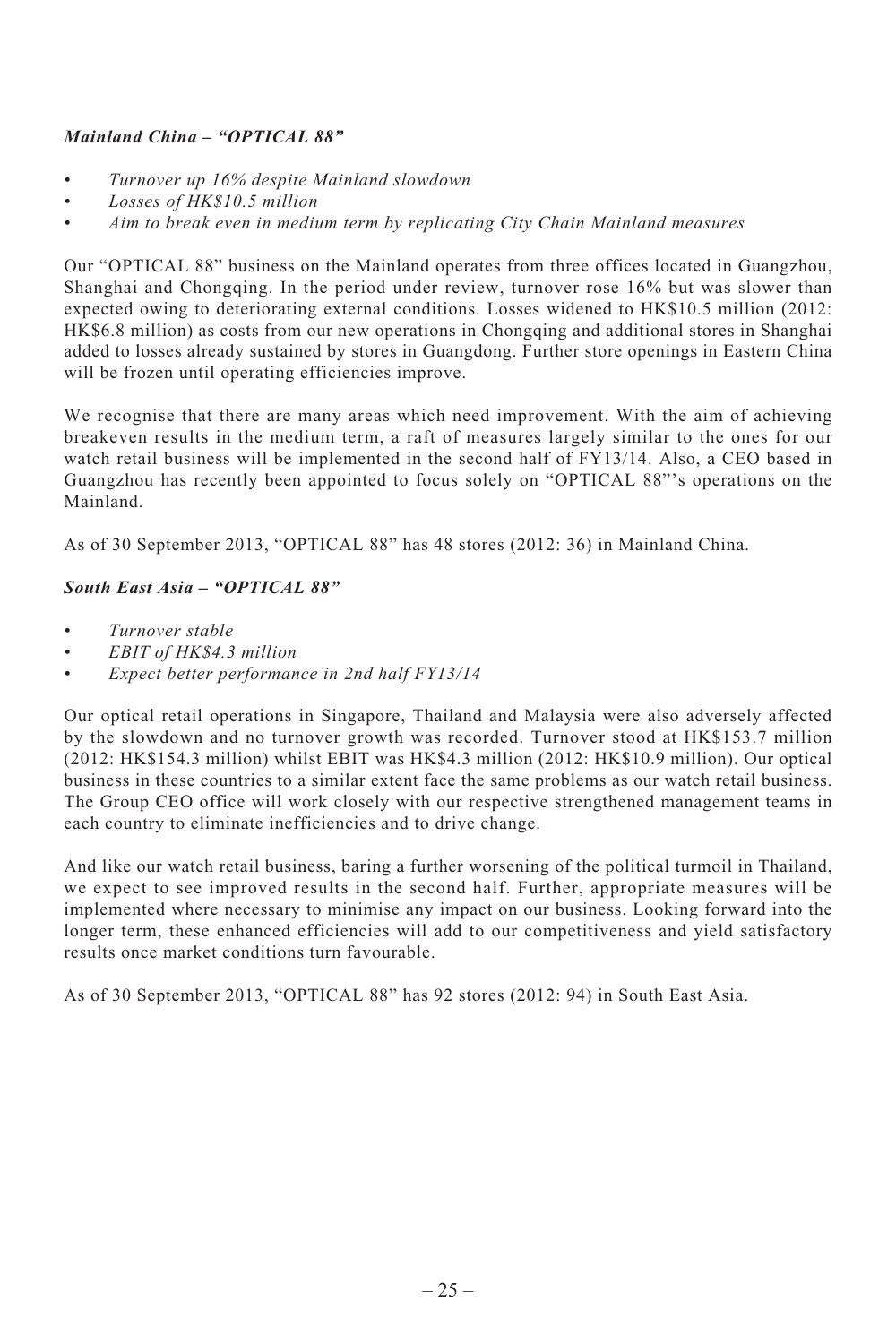# *OPTICAL RETAIL BUSINESS – "eGG"*

- *HK same store sales up 48%*
- *Focus Mainland store expansion in second/third tier cities in 2nd half FY13/14*
- *Start "eGG" e-commerce in Q4 FY13/14*

Our "eGG" optical retail business performed within expectation with turnover increasing to HK\$26.9 million (HK: HK\$20.9 million; Mainland China: HK\$6.0 million). This turnover growth was driven mainly by the opening of new stores. Whilst a loss of HK\$10.2 million (HK: HK\$4.6) million; Mainland China: HK\$5.6 million) was sustained, the loss in Hong Kong has narrowed by 25.8% compared to the previous interim period as same store sales growth of 48% in Hong Kong was a positive contributing factor. There are now 10 stores (2012: 6) in Hong Kong with another 8 stores (2012: nil) on the Mainland. More stores will be opened in second and third tier cities on the Mainland in the second half of FY13/14 and the pace of expansion will be closely monitored.

With this planned business growth, the China team was strengthened by the addition of a new CEO based in Beijing to focus solely on the Mainland business.

Plans are in the pipeline to start an "eGG" e-commerce platform on the Mainland in Q4 FY13/14.

# **SUPPLY CHAIN MANAGEMENT AND WHOLESALE TRADING**

- *Turnover up 4.1%*
- *EBIT of HK\$52.1 million*

For the reporting period, this business segment accounted for nearly 12% of Group turnover. Turnover edged up slightly by 4.1% to HK\$225.3 million (2012: HK\$216.5 million) but EBIT fell 9.2% to HK\$52.1 million (2012: HK\$57.4 million).

Our wholesale trading business, the Thong Sia Group is the sole distributor for "SEIKO" watches and clocks in Hong Kong, Singapore and Malaysia and the distributor for the Group's house brand "CYMA". In the current interim period, the poor sentiment affected turnover, which rose slightly, and EBIT performance which was below expectation.

Our supply chain management unit which engages in product marketing, procurement management and the provision of ancillary value-added services for the Group's watch business performed well as a healthy increase in EBIT was reported.

# **LOOKING FORWARD**

*• Moving in the right direction to achieve long term sustainable growth*

As we move forward to achieve long term sustainable growth for our shareholders, we are committed to raising levels of financial discipline and improving profitability within the Group.

In the past 12 months, we have embraced change in different ways to enhance efficiencies and processes within the Group. However, due to the poor operating environment not all expected operational efficiencies are immediately evident and fully reflected in these set of results, but, we do believe that the changes we have made so far are moving the Group in the right direction.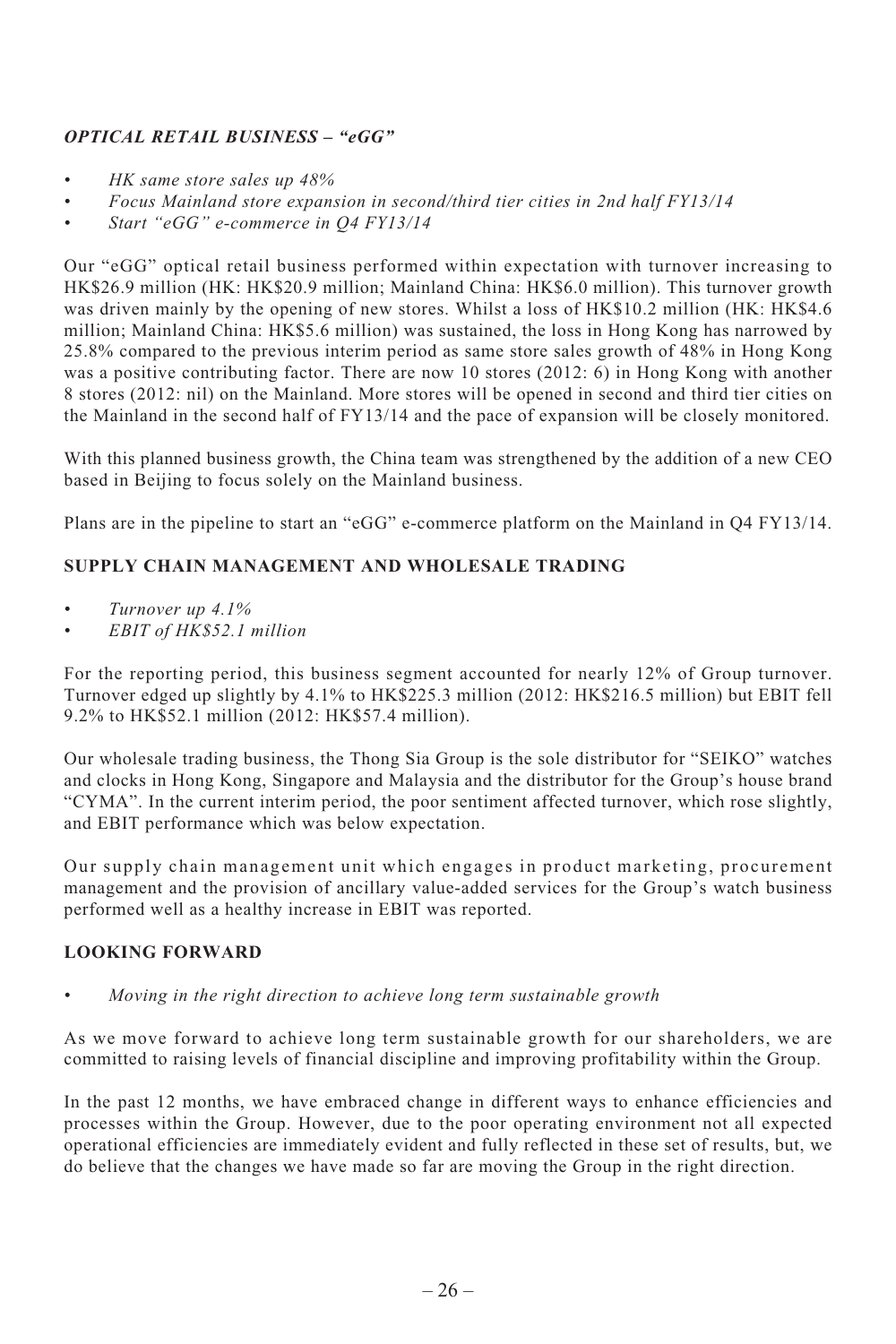Baring a further deterioration in external conditions, we expect (i) the momentum for our operations in Hong Kong and Macau to continue and (ii) the performance of our operations in more challenging markets, like the Mainland and South East Asia to improve in the second half of FY13/14.

# **FINANCE**

The Group's gearing ratio at balance sheet date was 25% (at 31st March 2013: 30%), which was calculated based on the Group's net debt of HK\$353 million (at 31st March 2013: HK\$423 million) and shareholders' funds of HK\$1,441 million (at 31st March 2013: HK\$1,397 million). The Group's net debt was calculated based on the Group's borrowings of HK\$485 million (at 31st March 2013: HK\$495 million) and convertible bonds of HK\$322 million (at 31st March 2013: HK\$316 million) less the Group's bank balances and cash of HK\$454 million (at 31st March 2013: HK\$388 million). Of the Group's borrowings at balance sheet date, HK\$355 million (at 31st March 2013: HK\$351 million) were repayable within 12 months.

Of the Group's borrowings, 7% (at 31st March 2013: 9%) were denominated in foreign currencies. The Group's bank borrowings denominated in Hong Kong Dollars were on a floating rate basis at either bank prime lending rates or short term inter-bank offer rates.

The Group does not use any financial instruments for hedging purposes.

The Group does not engage in speculative derivative trading.

As at 30th September 2013, the Group does not have any significant contingent liabilities.

The Group does not have plans for material investments or change of capital assets.

# **CAPITAL STRUCTURE OF THE GROUP**

There was no change in the capital structure of the Group during the period.

# **CHANGES IN THE COMPOSITION OF THE GROUP**

There was no change in the composition of the Group during the period.

## **NUMBER AND REMUNERATION OF EMPLOYEES, REMUNERATION POLICIES, BONUS AND TRAINING SCHEMES**

The Group's remuneration policies are reviewed on a regular basis and remuneration packages are in line with market practices in the relevant countries where the Group operates. As of 30th September 2013, the Group had 3,612 (at 30th September 2012: 3,578) employees.

# **DETAILS OF THE CHARGES ON GROUP ASSETS**

At 30th September 2013, certain of the Group's freehold land and buildings amounting to HK\$312 million (at 31st March 2013: HK\$285 million) and leasehold land amounting to HK\$6 million (31st March 2013: HK\$10 million) were pledged to secure banking facilities granted to the Group.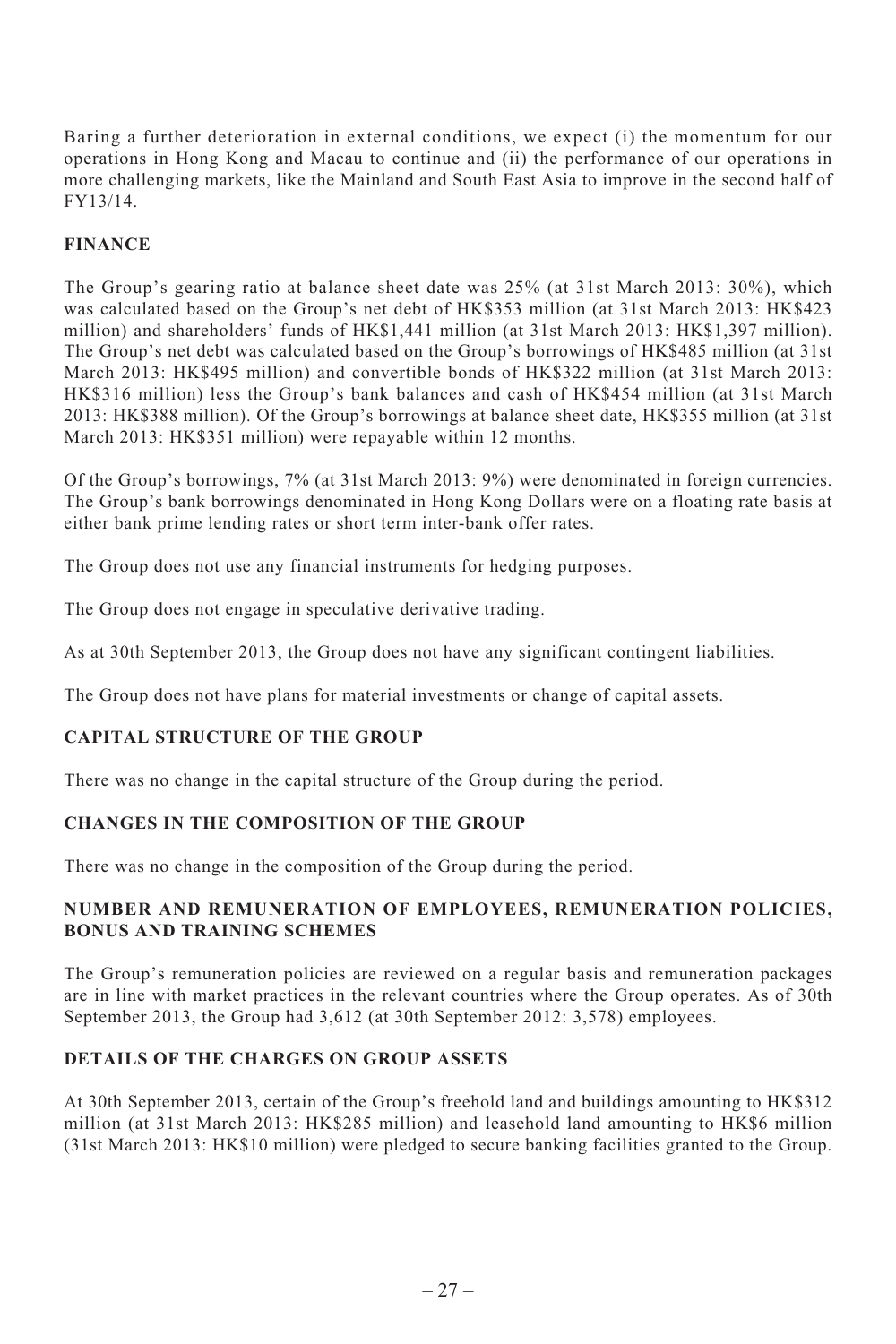## **INTERESTS OF DIRECTORS AND CHIEF EXECUTIVE**

Mr Joseph C. C. Wong, Mr Vincent Lau Tak Bui and Mr Wallace Kwan Chi Kin are eligible to an annual bonus determinable under the terms of an executive bonus scheme with respect to the management of the Group. Provision for the executive bonus in respect of the directors eligible under the Executive Bonus Scheme for the six months ended 30th September 2013 amounted to HK\$5,500,000 (2012: HK\$8,854,000).

As at 30 September 2013, the interests and short positions of the directors, and the Company's chief executive in the shares, underlying shares and debentures of the Company or any associated corporation (within the meaning of Part XV of the Securities and Futures Ordinance ("SFO")) as recorded in the register required to be kept under Section 352 of the SFO or as otherwise notified to the Company and the Stock Exchange pursuant to the Model Code for Securities Transactions by Directors of Listed Companies were as follows:

#### **(a) The Company-Ordinary shares**

*Long position in shares and underlying shares of the Company*

|                        | Number of shares        |                          |                              |                   | Approximate<br>percentage of |                         |
|------------------------|-------------------------|--------------------------|------------------------------|-------------------|------------------------------|-------------------------|
| Name of Director       | Personal<br>interest    | Family<br>interest       | Corporate/<br>trust interest | Other<br>interest | Total                        | issued share<br>capital |
| Mr Joseph C. C. Wong   | 600,413,892<br>(Note 1) | 11.000                   | 4,830,100<br>(Note 2)        | -                 | 605,254,992                  | 57.84                   |
| Mr Sakorn Kanjanapas   | 68,221,078              | -                        | 4,830,100<br>(Note 2)        | -                 | 73,051,178                   | 6.98                    |
| Mr Vincent Lau Tak Bui | 9,492,920               | $\overline{\phantom{a}}$ |                              | -                 | 9,492,920                    | 0.91                    |

*Notes:*

- (1) These interests include Mr. Joseph C.C. Wong's interest in the 68,221,078 shares of the Company (which are beneficially owned by Mr. Sakorn Kanjanapas) under unlisted physically settled equity derivatives arising from options granted by Mr. Sakorn Kanjanapas to Mr. Joseph C.C. Wong to purchase such shares within a period of 3 years from 27 August 2012.
- (2) Yee Hing Company Limited, directly and indirectly through its subsidiary including Active Lights Company Limited, held 4,830,100 shares of the Company as at 30 September 2013. 55% of the total issued ordinary shares of Yee Hing Company Limited is held by Klayze Holdings Limited, which is the trustee of a discretionary trust (the "Trust"). Mr. Joseph C.C. Wong and Mr. Sakorn Kanjanapas are the beneficiaries of the Trust and were therefore deemed to be interested in 4,830,100 shares of the Company through the Trust's interest in Yee Hing Company Limited.

#### *Short position in shares and underlying shares of the Company*

Mr. Sakorn Kanjanapas has a short position in 68,221,078 shares of the Company under unlisted physically settled equity derivatives arising from options granted by Mr. Sakorn Kanjanapas to Mr. Joseph C.C. Wong to purchase such shares within a period of 3 years from 27 August 2012.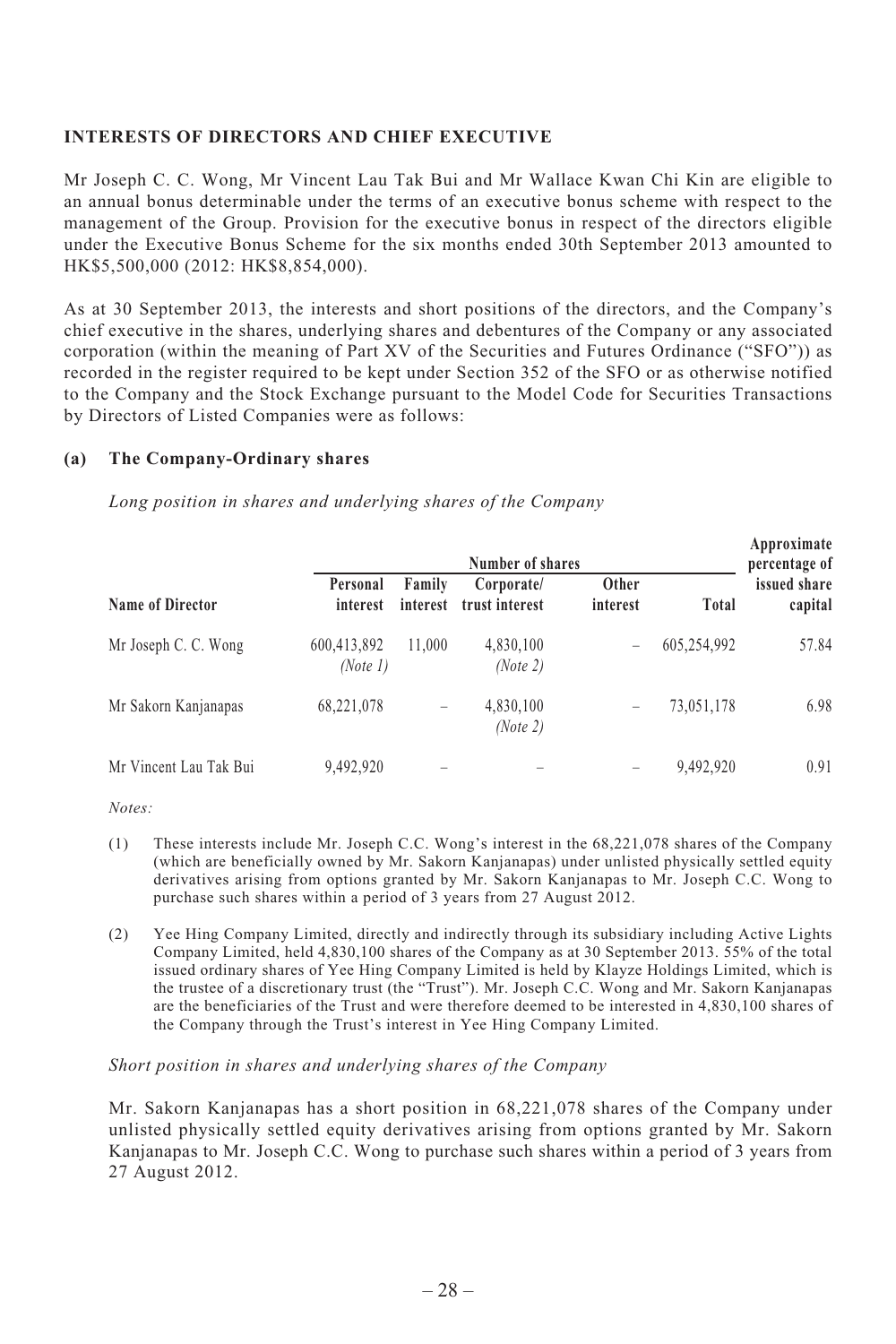## **INTERESTS OF DIRECTORS AND CHIEF EXECUTIVE (continued)**

#### **(b) Subsidiaries**

|       |                                                                            |                      |                    | Number of shares      |         | Approximate<br>percentage of<br>preference<br>share as at |
|-------|----------------------------------------------------------------------------|----------------------|--------------------|-----------------------|---------|-----------------------------------------------------------|
|       |                                                                            | Personal<br>interest | Family<br>interest | Corporate<br>interest | Total   | 30th September<br>2013                                    |
| (i)   | City Chain (Thailand) Company Limited - Preference shares <sup>(1)</sup>   |                      |                    |                       |         |                                                           |
|       | Mr Joseph C. C. Wong                                                       | 200                  |                    | 208,800               | 209,000 | 99.52                                                     |
|       | Mr Sakorn Kanjanapas                                                       | 200                  |                    | 208,800               | 209,000 | 99.52                                                     |
| (ii)  | Stelux Watch (Thailand) Company Limited - Preference shares <sup>(2)</sup> |                      |                    |                       |         |                                                           |
|       | Mr Joseph C. C. Wong                                                       | 600                  |                    |                       | 600     | 16.67                                                     |
|       | Mr Sakorn Kanjanapas                                                       | 600                  |                    |                       | 600     | 16.67                                                     |
| (iii) | Optical 88 (Thailand) Company Limited – Preference shares (3)              |                      |                    |                       |         |                                                           |
|       | Mr Joseph C. C. Wong                                                       | 5,000                |                    | 225,000               | 230,000 | 90.20                                                     |
|       | Mr Sakorn Kanjanapas                                                       | 5,000                |                    | 225,000               | 230,000 | 90.20                                                     |
| (iv)  | Stelux (Thailand) Limited - Preference shares (4)                          |                      |                    |                       |         |                                                           |
|       | Mr Joseph C. C. Wong                                                       | 5,100                |                    |                       | 5,100   | 100.00                                                    |

*Notes:*

- (1) City Chain (Thailand) Company Limited is a subsidiary of the Company. Each preference share carries a right to vote and a right to an annual fixed dividend but not to any other profit sharing. The corporate interests of each of Mr. Joseph C. C. Wong and Mr. Sakorn Kanjanapas in 208,800 preference shares duplicate with each other.
- (2) Stelux Watch (Thailand) Company Limited is a subsidiary of the Company. Each preference share carries a right to vote and a right to an annual fixed dividend but not to any other profit sharing.
- (3) Optical 88 (Thailand) Company Limited is a subsidiary of the Company. Each preference share carries a right to vote and a right to an annual fixed dividend but not to any other profit sharing. The corporate interests of each of Mr. Joseph C. C. Wong and Mr. Sakorn Kanjanapas in 225,000 preference shares duplicate with each other.
- (4) Stelux (Thailand) Limited is a subsidiary of the Company. Mr. Joseph C. C. Wong is entitled to approximately 8.6% of the voting power of such subsidiary and an annual fixed dividend by virtue of the 5,100 preference shares held by him but not to any other profit sharing.

Save as disclosed above, no directors, chief executive of the Company or their associates have any interest or short positions in the shares or underlying shares of the Company or any of its associated corporations (within the meaning of Part XV of the SFO) as recorded in the register required to be kept under Section 352 of the SFO or as otherwise notified to the Company and the Stock Exchange pursuant to the Model Code for Securities Transactions by Directors of Listed Companies.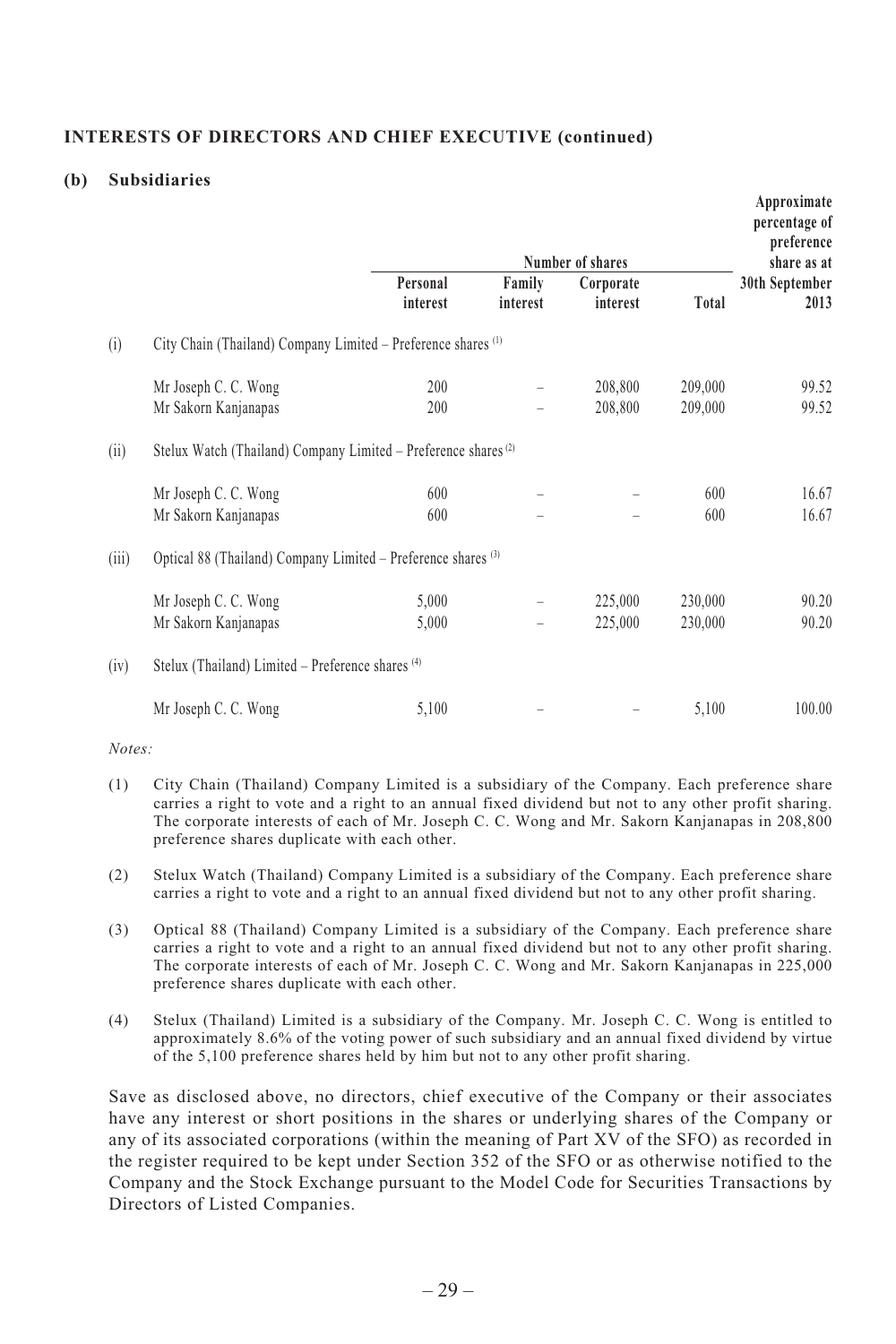# **INTERESTS OF SHAREHOLDERS DISCLOSEABLE PURSUANT TO THE SFO**

As at 30 September 2013, the following persons had interests in the shares and underlying shares of the Company as recorded in the register required to be kept by the Company under Section 336 of the SFO:

 $\cdot$ 

*Long position in shares and underlying shares of the Company*

| Name of Director               | Number of shares        |                    |                              |                   |             | Approximate<br>percentage of |
|--------------------------------|-------------------------|--------------------|------------------------------|-------------------|-------------|------------------------------|
|                                | Personal<br>interest    | Family<br>interest | Corporate/<br>trust interest | Other<br>interest | Total       | issued share<br>capital      |
| Mr Joseph C. C. Wong           | 600,413,892<br>(Note 1) | 11.000             | 4,830,100<br>(Note 2)        | -                 | 605,254,992 | 57.84                        |
| Mr Sakorn Kanjanapas           | 68,221,078              | -                  | 4,830,100<br>(Note 2)        | -                 | 73,051,178  | 6.98                         |
| Boyu Capital Holdings Ltd.     |                         | -                  | 190,268,000<br>(Note 3)      | -                 | 190,268,000 | 18.18                        |
| NT Asian Discovery Master Fund | 54,250,000              |                    |                              |                   | 54,250,000  | 5.18                         |

*Notes:*

- (1) These interests include Mr. Joseph C.C. Wong's interest in the 68,221,078 shares of the Company (which are beneficially owned by Mr. Sakorn Kanjanapas) under unlisted physically settled equity derivatives arising from options granted by Mr. Sakorn Kanjanapas to Mr. Joseph C.C. Wong to purchase such shares within a period of 3 years from 27 August 2012.
- (2) Yee Hing Company Limited, directly and indirectly through its subsidiary including Active Lights Company Limited, held 4,830,100 shares of the Company as at 30 September 2013. 55% of the total issued ordinary shares of Yee Hing Company Limited is held by Klayze Holdings Limited, which is the trustee of a discretionary trust (the "Trust"). Mr. Joseph C.C. Wong and Mr. Sakorn Kanjanapas are the beneficiaries of the Trust and were therefore deemed to be interested in 4,830,100 shares of the Company through the Trust's interest in Yee Hing Company Limited.
- (3) The Company has issued convertible bonds in an aggregate principal amount of HK\$371,022,600 to Sapphire Illuminatus Holdings Limited (the "Convertible Bonds"), all of which were outstanding as at 30 September 2013. The Convertible Bonds are convertible into shares of the Company at the initial conversion price of HK\$1.95 per new share. Assuming the exercise in full of the conversion right attaching to the Convertible Bonds at the initial conversion price, a total of 190,268,000 new shares of the Company will be issued. Sapphire Illuminatus Holdings Limited is wholly-owned by Boyu Capital Fund I, L.P., which is wholly-owned by Boyu Capital General Partner I, L.P., which is wholly-owned by Boyu Capital General Partner I, Ltd., which is in turn wholly-owned by Boyu Capital Holdings Ltd.

Save as disclosed above, the directors are not aware of any person (other than a director or chief executive of the Company or his/her respective associate(s)), who had an interest or short position in the shares or underlying shares of the Company as recorded in the register required to be kept under Section 336 of the SFO as at 30 September 2013.

## **SUBSTANTIAL SHAREHOLDING IN OTHER MEMBERS OF THE GROUP**

The directors are not aware of any person (other than a director or chief executive of the Company or his/her respective associate (s)) who was directly or indirectly interested in 10% or more of the nominal value of any class of share capital carrying rights to vote in all circumstances at general meetings of any other member of the Group.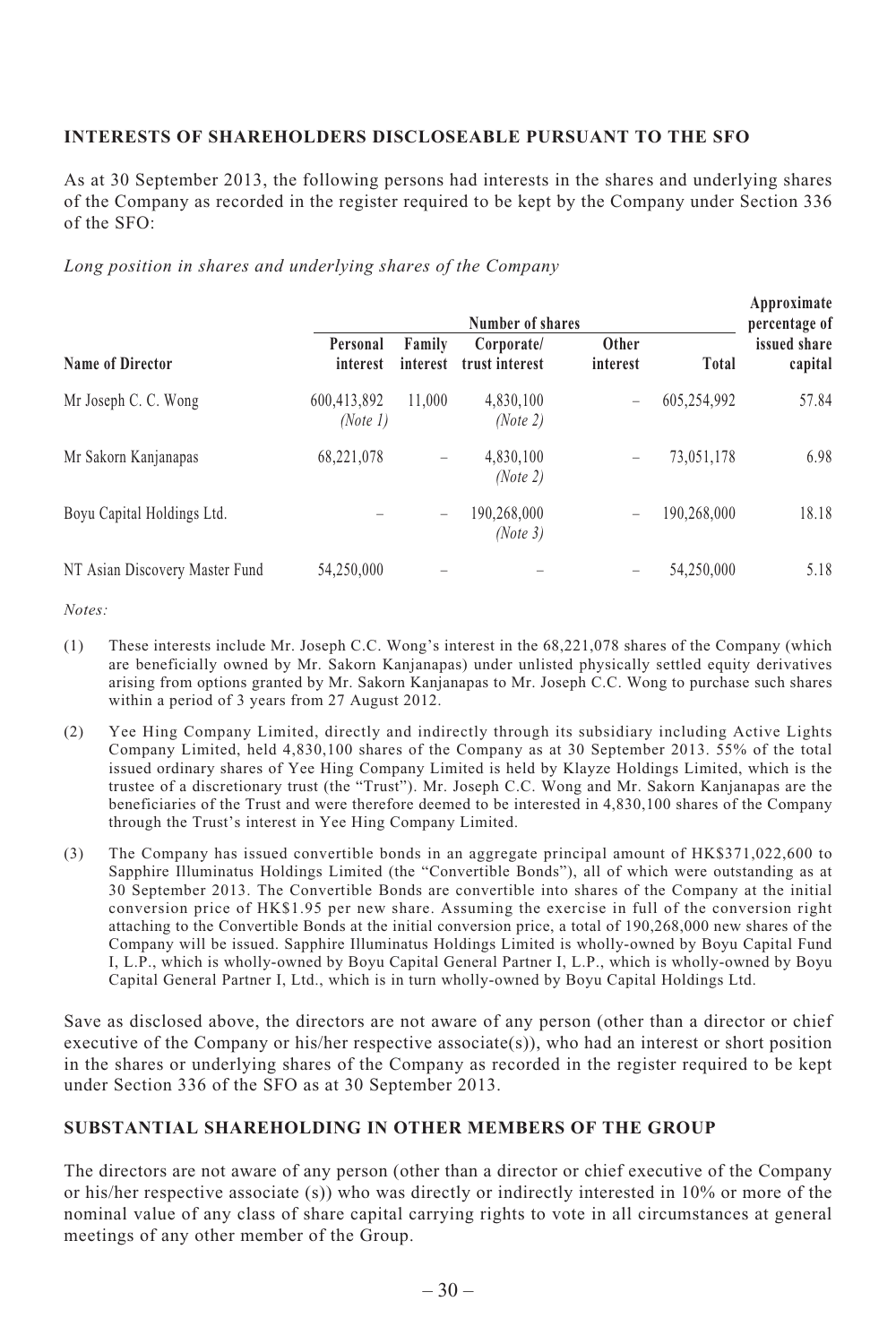#### **OTHER DIRECTORS' INTERESTS**

None of the directors or their respective associates had any interest in a business apart from the Company's business which competes or is likely to compete, either directly or indirectly with, the Company's business, or which would be required to be disclosed under Rule 8.10 of the Listing Rules if each of them were a controlling shareholder.

## **CLOSURE OF REGISTER OF MEMBERS**

The Register of Members of the Company will be closed from 6 January 2014 (Monday) to 7 January 2014 (Tuesday) both days inclusive, during which period no transfer of shares will be effected. In order to qualify for the entitlement to the interim dividend, all transfers accompanied by the relevant share certificates must be lodged with the Company's Hong Kong Registrar, Computershare Hong Kong Investor Services Limited, 1712-1716, 17th Floor, Hopewell Centre, 183 Queen's Road East, Wanchai, Hong Kong for registration no later than 4:30 p.m. on 3 January 2014 (Friday). The interim dividend will be paid on 17 January 2014 (Friday).

## **PURCHASE, SALE OR REDEMPTION OF LISTED SECURITIES**

The Company has not redeemed any of its shares during the period. Neither the Company nor any of its subsidiaries has purchased or sold any of the Company's shares during the year.

## **CORPORATE GOVERNANCE**

During the six months ended 30 September 2013, the Company has complied with the Corporate Governance Code as set out in Appendix 14 of the Rules Governing the Listing of Securities on The Stock Exchange of Hong Kong Limited (the "Code"), except for the following deviations:

## **Code Provision A.2.1**

Under Code Provision A.2.1 of the Code, the roles of chairman and chief executive officer ("CEO") should be separate and should not be performed by the same individual. Under the current organisation structure of the Group, Mr. Joseph C.C. Wong is both Chairman and CEO of the Group. The Board is of the opinion that vesting the roles of both Chairman and CEO in Mr. Joseph C.C. Wong has the benefit of ensuring consistent leadership within the Group thus enabling more effective and efficient strategic planning and execution for the Group. Under this arrangement, the Board also believes that the balance of power and authority will not be compromised and is adequately ensured by the existing Board which comprises experienced and competent individuals with one-third of the Board being independent non-executive directors.

# **Code Provision A.4.2**

Under Code Provision A.4.2, every director, including those appointed for a specific term, should be subject to retirement by rotation at least once every three years. Not all directors of the Company retire strictly under Code Provision A.4.2 but in accordance with the Company's Bye-Laws. Bye-Law  $110(A)$  stipulates that one-third of the directors of the Company who have been longest serving in office since their last election, except the Chairman, Vice-Chairman or CEO, shall retire from office by rotation at each annual general meeting.